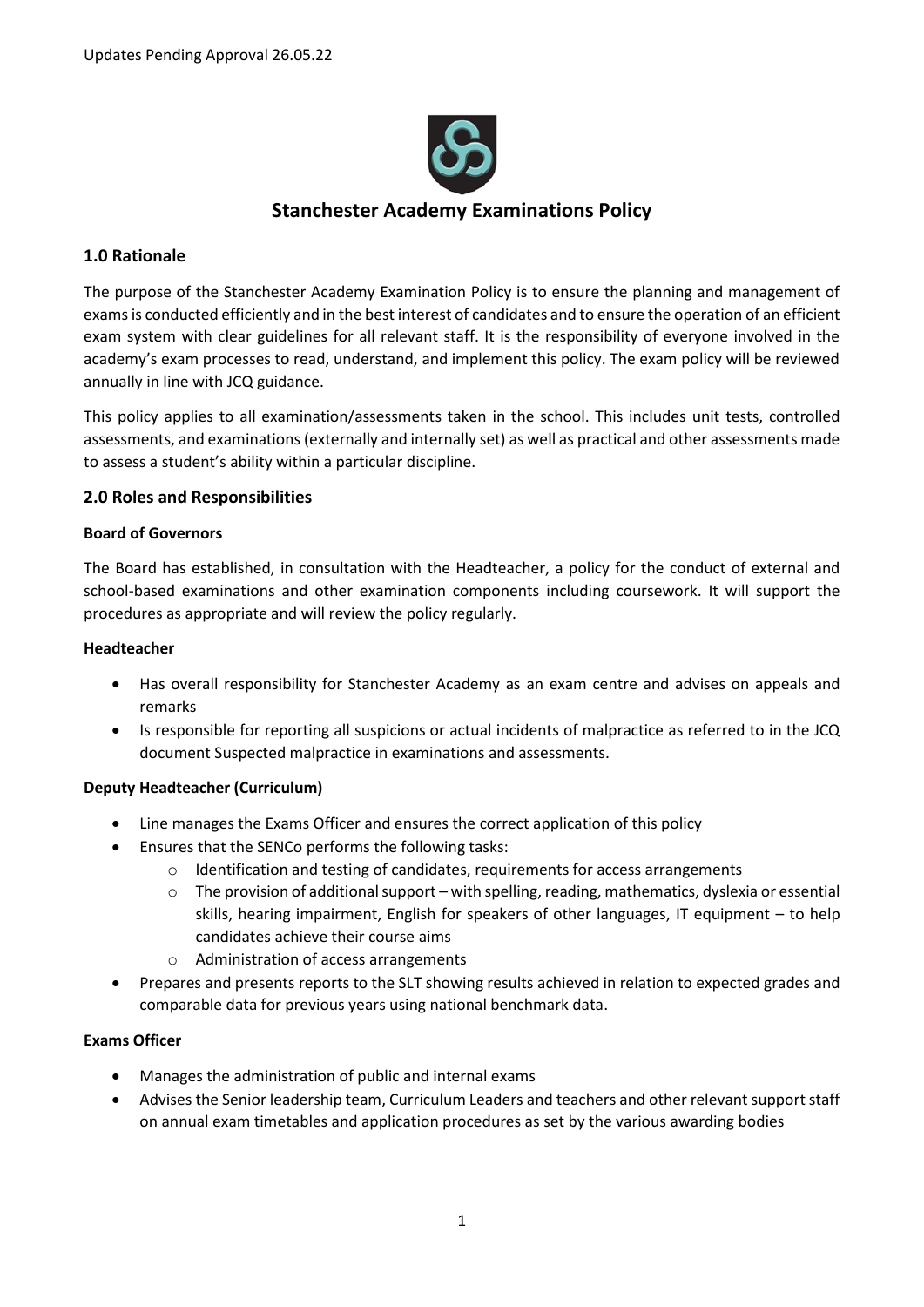- Oversees the production and distribution to staff and candidates of an annual calendar for all exams in which candidates will be involved and communicates regularly with staff concerning imminent deadlines and events
- Ensures that candidates and their parents are informed of and understand those aspects of the exam timetable that will affect them
- Consults with teaching staff to ensure that necessary coursework is completed on time and in accordance with JCQ guidelines
- Provides and confirms detailed data on estimated entries
- Receives, checks and stores securely all exam papers and completed scripts
- Administers access arrangements and makes applications for special consideration using the JCQ publications Access arrangements, reasonable adjustments, and special consideration documents
- Identifies and manages exam timetable clashes
- Line manages the exam invigilators in organising the recruitment, training, and monitoring of a team of exams invigilators responsible for the conduct of exams
- Submits candidates' coursework marks, tracks despatch and stores returned coursework and any other material required by the appropriate awarding bodies correctly and on schedule
- Arranges for dissemination of exam results and certificates to candidates and forwards, in consultation with the SLT, any appeals/re-mark requests
- Maintains systems and processes to support the timely entry of candidates for their exams
- Observation of invigilators in line with regulations from Awarding Bodies.

# **Curriculum Leaders**

- Are responsible for the delivery of their subject areas and communication of relevant subject specific exam information to students
- Accurate completion of coursework mark sheets and declaration sheets
- Submission of candidates' names and entries to the Exams Officer
- Accurate completion of entry and all other mark sheets and adherence to deadlines as set by the Exams Officer
- Management of their curriculum areas to ensure that exam entries, coursework submission and appeals are submitted on time in line with the deadlines set by the Exams Officer
- Ensures that coursework is held securely during the completion, marking of work and until the appeals process is complete
- Ensure that their teachers are aware of the JCQ: Instructions for the Conduct of Examinations and follow the regulations for Controlled Assessment and Examinations.

# **Invigilators**

- Are responsible for ensuring effective supervision of students undertaking examinations in line with the published procedures from the school and examination boards
- Collection of exam papers and other material from the exam office before the start of the exam
- Collecting exam papers in the correct order at the end of an exam and their return to the exam office.

# **All staff are responsible for declaring any conflict of interests**

Ensuring the relevant awarding bodies are informed before the published deadline for entries for each examination series of any potential conflict of interest where:

 A member of centre staff is taking a qualification at the centre which includes internally assessed components/units (taking at the centre as a last resort where unable to find an alternative centre)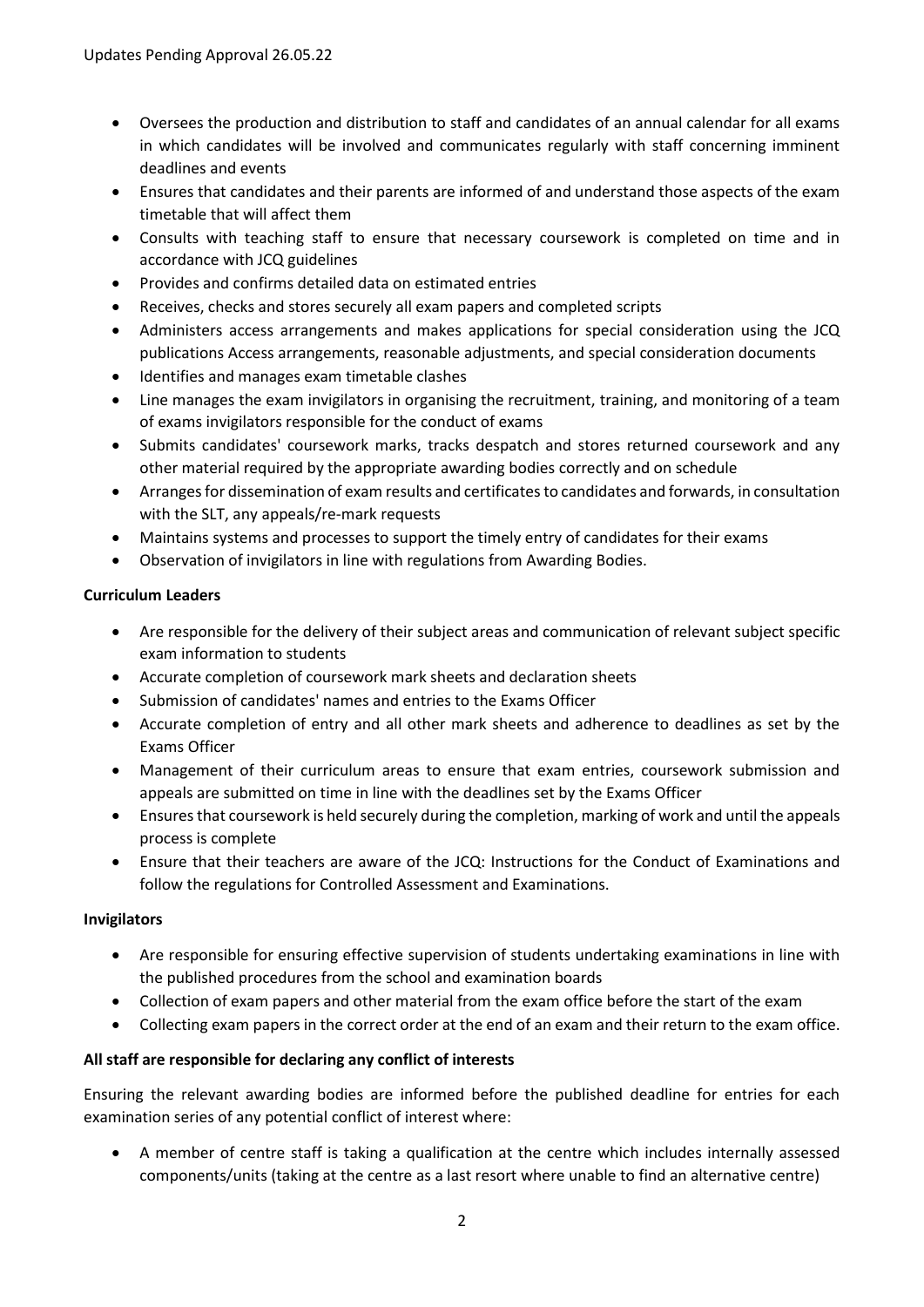A candidate is being taught and prepared for a qualification which includes internally assessed components/units by a member of centre staff with close relationship to the candidate.

Maintains clear records that confirm the measures taken/protocols in place to mitigate any potential risk to the integrity of the qualifications affected by the above, and where:

- A member of exams office staff has a close relationship to a candidate being entered for exams and assessments at the centre or at another centre
- A member of staff is taking a qualification at the centre which does not include internally assessed components/units (taking at the centre as a last resort where unable to find an alternative centre)
- A member of centre staff is taking a qualification at another centre.

# **Students/Candidates**

- Will take responsibility for monitoring their achievements and for aspiring to success in all aspects of their school lives
- Will seek to prepare fully for examinations, seeking help from staff and their parents where they need it, and acting on advice given
- Confirmation and signing of entries
- Understanding coursework regulations and signing a declaration that authenticates the coursework as their own
- Following the examination regulations as laid down by JCQ within all examination rooms and during controlled assessment.

# **Parents/Carers**

- Will work with the school to support students who are approaching examinations. They will seek to provide appropriate study facilities at home to enable effective preparation for examination.
- Parents may be required, in exceptional circumstances, to make payment for examination entries and other associated costs in line with the procedures associated with this policy and the school charging and remissions policy.
- It is the responsibility of parents/carers to ensure that students attend and participate fully in all assessments. Failure of a student to attend any assessments (especially an examination) will result in the school invoicing the parent/carer the cost of the full assessment, along with any associated oncosts. If the failure to attend is due to medical grounds – an authorised medical certificate will be necessary to avoid charge.

# **3.0 Access Arrangements**

For full details of the access arrangements policy see *BTCT Trust Access Arrangements Policy.*

Access arrangements are agreed before an assessment allowing candidates with special educational needs, disabilities, or temporary injuries to access the assessment and show what they know and can do without changing the demands of the assessment. The intention behind an access arrangement is to meet the needs of an individual candidate without affecting the integrity of the assessment. Access arrangements are the principal way in which awarding bodies comply with the duty under the Equality Act 2010 to make reasonable adjustments.

All staff carrying out the assessments for access arrangements are suitably qualified to the Level 7 Qualification required. Assessments are either carried out by the Academy SENCo or and employed member of the academy Trust.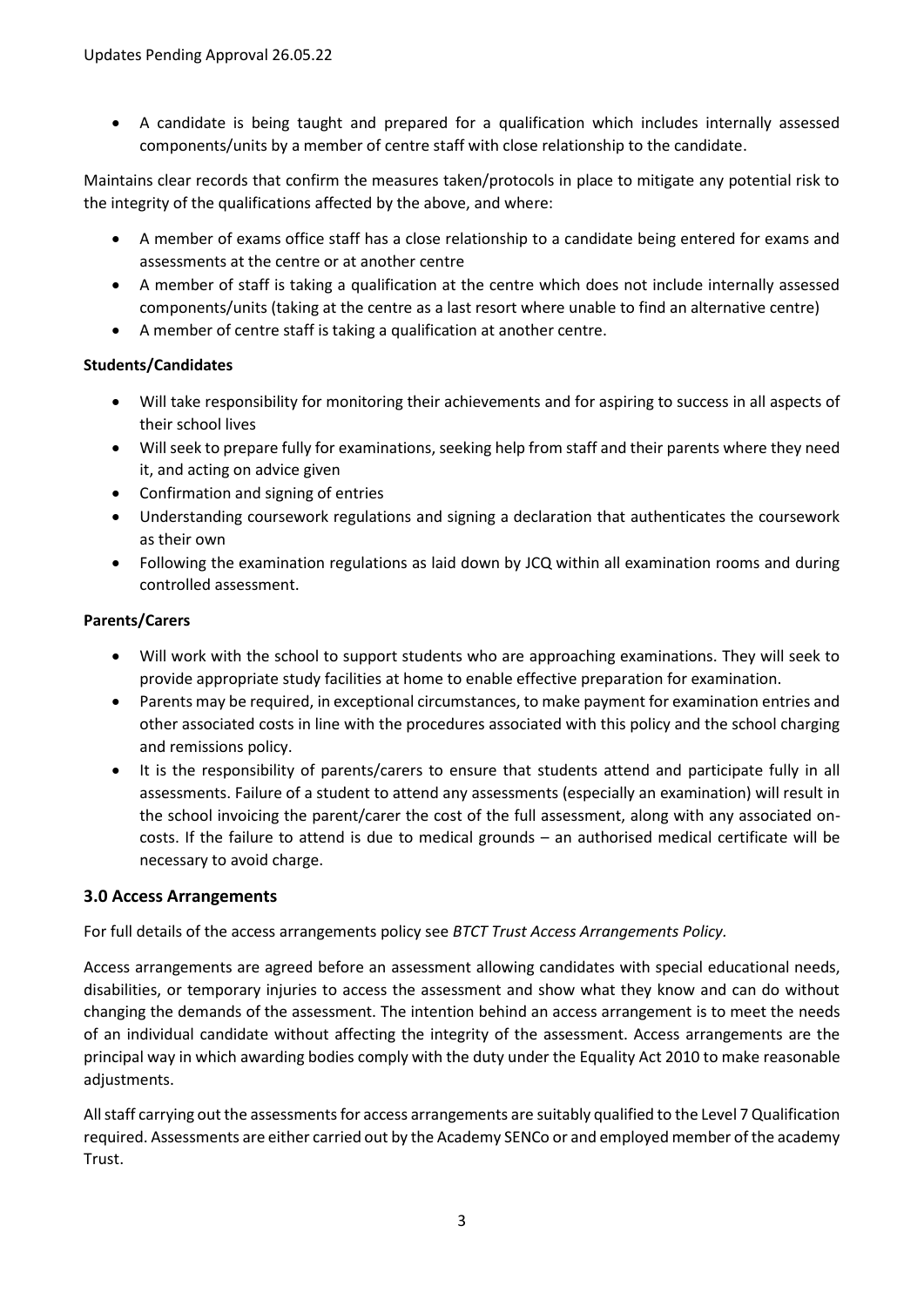# **3.1 Reasonable adjustments**

The Equality Act 2010 requires an Awarding Body to make reasonable adjustments where a disabled person would be at a substantial disadvantage in undertaking an assessment.

### **3.2 Assessments for access arrangements**

Assessments are carried out by an assessor(s) appointed by the head of centre, who is responsible for checking the qualifications as required by JCQ regulations. This role is currently undertaken by our SENCo.

#### **3.3 Recording evidence of need**

The SENCo records the evidence and makes the application for each candidate. The SENCo then makes the Exams Officer aware of the candidates and their access arrangements for the Exams Officer to provide this during exams.

Access arrangements should be processed at the start of the course. To process applications at the start of the first year of the two-year GCSE course evidence should be gathered between years 7 and 9 to firmly establish a picture of need and normal way of working. The SENCo should consider the need for access arrangements on a subject-by-subject basis.

#### **3.4 Word Processing in Examinations**

If a candidate is allowed to use a word processor as part of their access arrangements, then the academy will adhere to *Appendix 1* of this policy.

#### **3.4 Separate invigilation within the centre**

Where the SENCo has identified the need for a separate room for a candidate based on a substantial and longterm impairment which has an adverse effect; and the normal way of working within the centre, the Exams Officer will provide a suitable room and invigilators.

# **3.5 Separate invigilation at an outside venue**

If there is need for separate invigilation at an outside venue, for instance at home or in hospital, the Exams Officer will liaise with parents/carers and hospital staff to ensure a suitable room is available, that the environment meets the needs of the candidate and provide an invigilator. The invigilator would be furnished with an exams box with all the equipment to conduct an exam and in which to secure the exam papers. Whenever possible we would arrange a meeting for the candidate, parents/carers, and invigilator prior to the start of the exam.

For home invigilation a risk assessment will be carried out, another adult (parent/carer/sibling for instance) would have to be present and the academy will send two invigilators.

# **3.6 Overnight Supervision Arrangements**

Where overnight supervision is required a parent/carer will be contacted and it will be explained to them the conditions of the supervision. Parents and students will be required to sign a contract that outlines the student is not to use any form of communication including phones/internet.

# **4.0 Complaints and Appeals**

This procedure confirms Stanchester Academy compliance with JCQ's General Regulations for Approved Centres 2020-2021 (section 5.8) that the centre will draw to the attention of candidates and their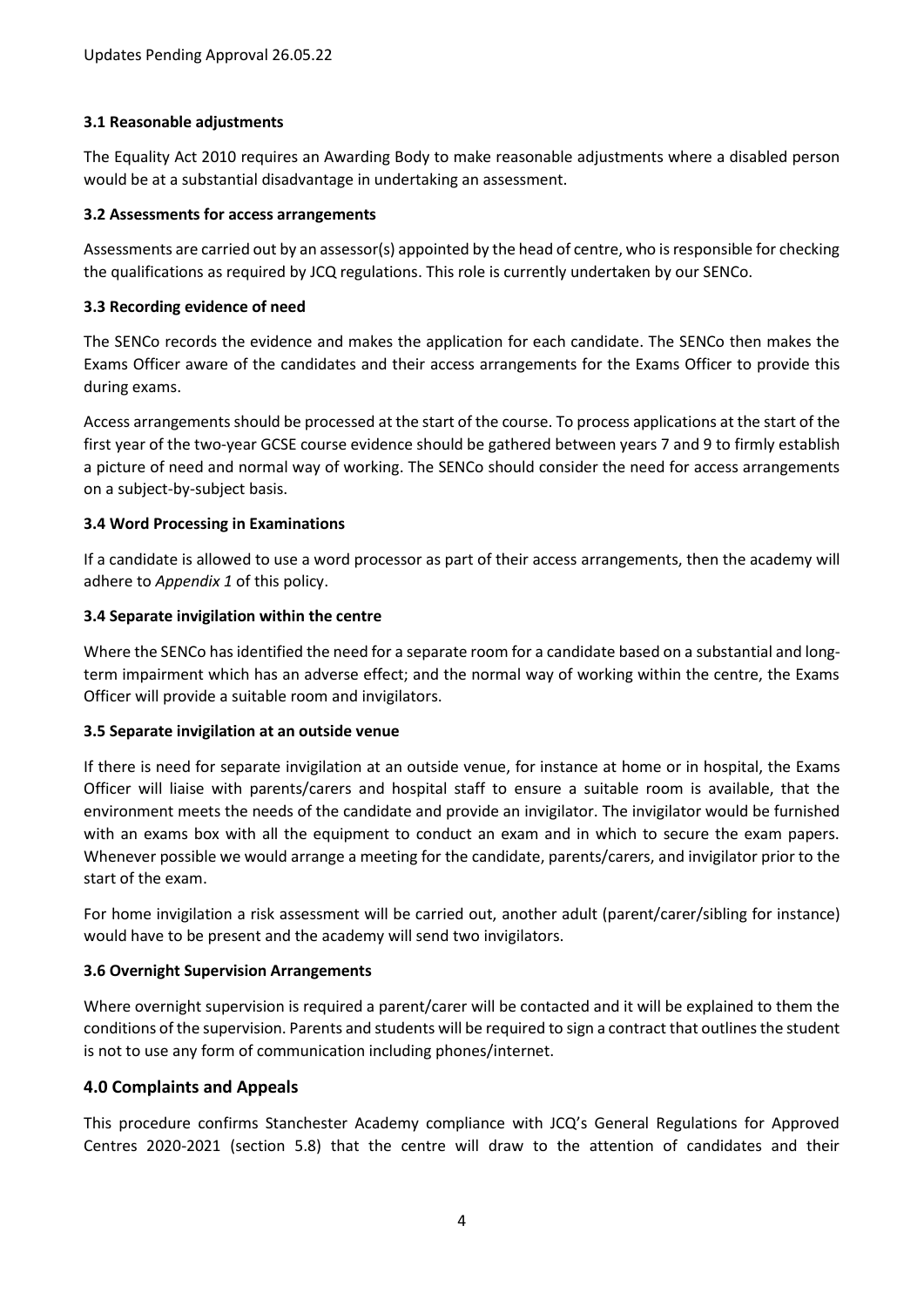parents/carers their written complaints and appeals procedure which will cover general complaints regarding the centre's delivery or administration of a qualification.

If a parent or a student wishes to complain about the Stanchester Academy delivery or administration of a qualification, they should refer to *Appendix 2*.

# **5.0 Entries and Exam Fees**

# **5.1 Entries for exams**

- Candidates are selected for their exam entries by the Leads for subjects and the individual teachers
- Candidates or parents/carers can request a subject entry, change of level or withdrawal
- Stanchester Academy only accepts entries from external candidates in exceptional circumstances and must be agreed by the Headteacher
- Entry deadlines are circulated to Leads of Subject via email and briefing.

# **5.2 Late Entries for Exams**

- Late entries for exams are authorised by the Headteacher
- Late entries/amendments will come out of subject budgets unless the Headteacher directs otherwise.

# **5.3 Exam Fees**

- Stanchester Academy will pay all normal examination fees on behalf of candidates
- Candidates or departments will not be charged for changes of tier, withdrawals made by the proper procedures or alterations arising from administrative processes provided these are made within the time allowed by the awarding bodies
- Late entry or amendment fees are paid for by subjects
- Candidates must pay the fee for an enquiry about a result should Stanchester Academy decide to not uphold the enquiry and the candidate insists on pursuing the enquiry.

# **5.4 Certificates**

- Certificates are presented in person or collected and signed for
- Certificates may be collected on behalf of a candidate by third parties, provided they have been authorised to do so
- Replacement certificates are only issued if a candidate agrees to pay the costs incurred
- The centre retains certificates for one year, after which it is either returns or destroyed.

# **6.0 Examinations During an Emergency**

All appropriate measures should be taken to ensure that the examination and the candidates do not compromise the examination regulations as laid out in JCQ: Instructions on the Conduct of examinations.

# **6.1 Emergency Evacuation of an Examination**

In the event of an emergency the evacuation of the examination room procedure should be followed in *Appendix 3*.

An emergency evacuation is required where it is unsafe for candidates to remain in the exam room. This might include a fire in the exam room, the fire alarm sounding to warn of fire, bomb alert or other serious threat. In exceptional situations, where candidates might be severely disadvantaged or distressed by remaining in the exam room, the emergency evacuation procedure may also need to be followed. This might include situations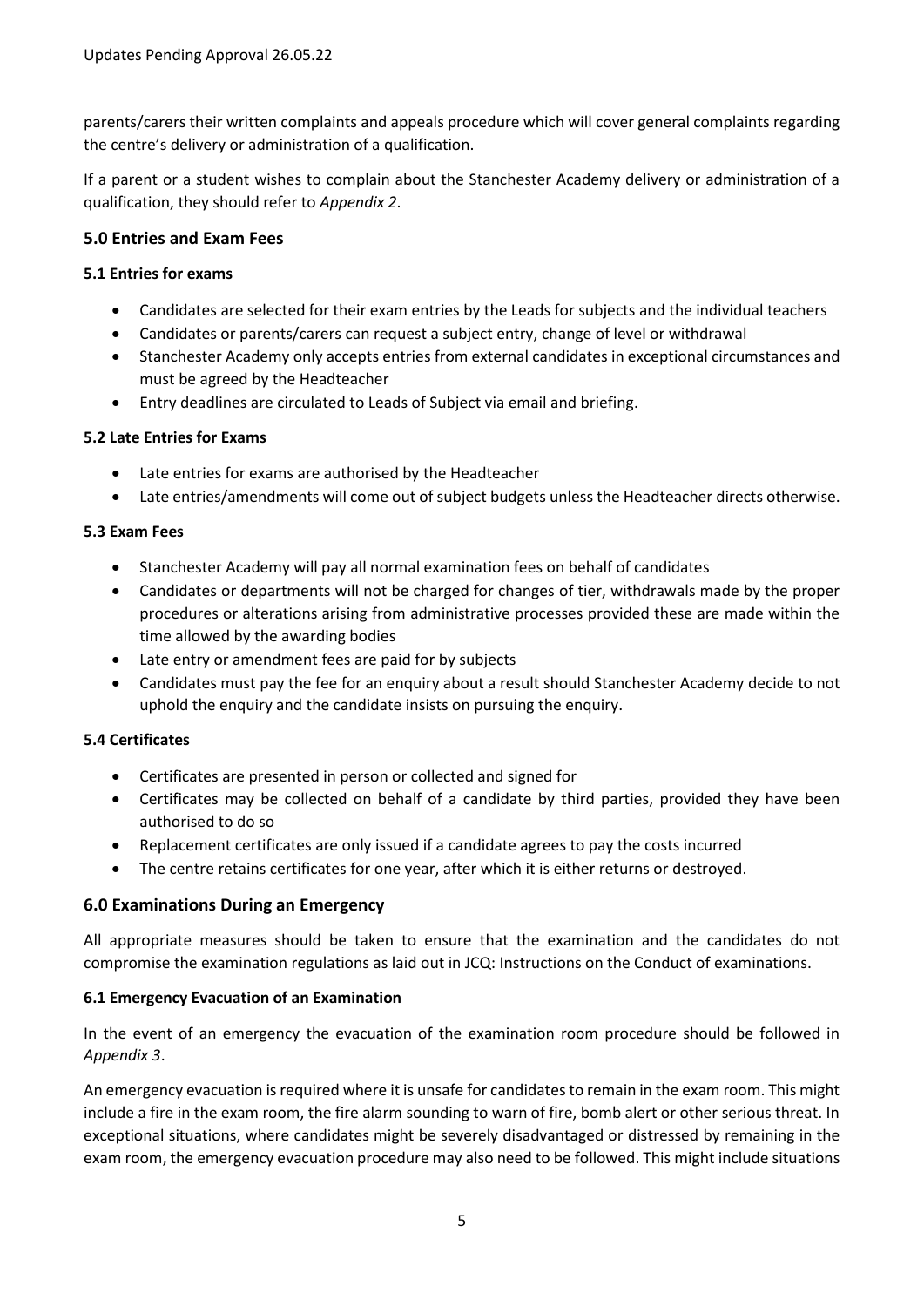where there is severe disruption in the exam room, serious illness of a candidate or invigilator or similarly serious incidents.

### **6.2 Emergency Lock-down of an Examination**

In the event of a centre lockdown during the conduct of examinations the procedure in *Appendix 4* should be followed.

# **7.0 Examinations Contingency Planning**

This plan examines potential risks and issues that could cause disruption to the exams process at the centre. By outlining actions/procedures to be invoked in case of disruption it is intended to mitigate the impact these disruptions have on our exam process. See *Appendix 7* for an outline of planned contingencies.

#### **8.0 Managing the Exams**

#### **8.1 Invigilating Staff**

- Recruitment and management of invigilators, if deemed appropriate, is the responsibility of the Exams Officer and the Deputy Headteacher
- Training records for invigilators will be held on record until after the close of the examination season
- Invigilators will be made aware of the checklist for invigilators and the content of their training will be made available for inspection
- Securing the necessary DBS clearance for new invigilators is the responsibility of HR
- Invigilators are timetabled and briefed by the Exams Officer.

#### **8.2 Identifying Candidates**

- At Stanchester Academy candidates use the refectory as an assembly point before exams and a member of staff takes a register to identify any absence and to visually check the candidates. They are then released to attend the exam
- On entering the exam, the Invigilating team check each candidate with their photographic ID before seating. The ID is placed on the table (top right-hand side, with table number) so that it is always visible
- The Exams Officer produces laminated photographic ID cards for each pupil in Year 11 which are given out with the Exams Pack that each candidate receives. ID cards are used through mocks exams and the public exams season.

#### **8.3 Exam Days**

- The Exams Officer will book all exam rooms after liaison with other users and make the question papers, other exam stationery and materials available for the invigilators
- The exam room will provide candidates with appropriate conditions for taking the examination including heating, lighting, ventilation, and noise
- Internal tests, mocks or revisions sessions will not be held in a designated examination room. The room is designated when the examination officer prepares it, up until the examination has finished and materials cleared from it
- The examinations team is responsible for setting up the allocated rooms
- The lead invigilator will start all exams in accordance with JCQ guidelines
- Subject teachers are not allowed into examination rooms
- Senior staff, approved by the Head of Centre, who have not taught the subject may be present at the start of the examination
- No revision or coaching of candidates will be held in the examination room prior to the exam starting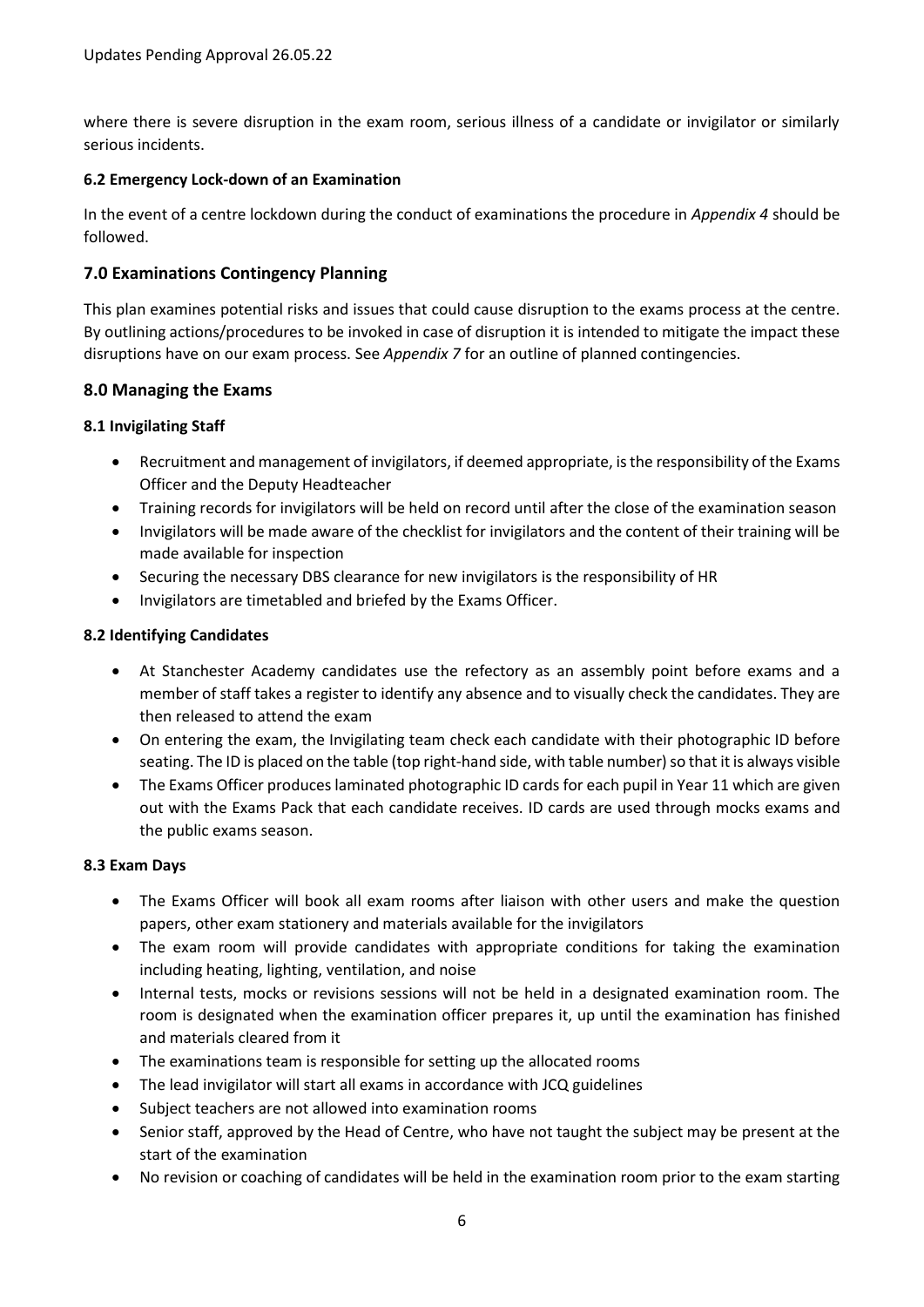- Each room will display the date and a clock that shows the actual time
- Exam papers must not be read by subject staff, removed from the exam room before the end of a session or read by the invigilator during the exam. Papers will be distributed once the exam session ends.
- The attendance register must be completed before the end of the examination
- Invigilators will be made aware of candidates with access arrangements at the beginning of each examination.

# **8.4 Food and Drink in Exam Rooms**

- No food will be allowed into exam rooms unless there is a medical need i.e. a student/invigilator is diabetic
- Medical need food items will be given to an invigilator on entry to the exam room and stored at the front of the room
- Water bottles should be clear, with the label removed and the contents should be water only.

# **8.5 Managing Behaviour in an Exam**

We have high expectations of behaviour during exams but should fall below the expected standard the following procedure would be adhered to.

- In the first instance the candidate would receive a verbal 'warning', which would be noted on the Invigilator Log and be brought to the attention of the Exams Officer at the end of the Exam. The Exams Office should bring this to the attention of SLT/HOY so that contact can be made home
- A second incident of poor behaviour from the same student would result in the Exams Officer being informed by the Lead Invigilator that they were required in the exam room. They would remove the candidate and inform a member of the Senior Leadership Team having ensured that the candidate in question is kept under exam conditions
- Should there be a situation of poor behaviour involving multiple students the Exams Officer would call for a member of the Senior Leadership Team immediately.

# **8.6 Malpractice**

- The Head of Centre is responsible for investigating suspected malpractice
- Suspected malpractice will be reported to the awarding body by the Exams Officer following JCQ guidance.

# **8.7 Leaving the exam room**

- Students are only permitted to leave the exam room under certain conditions, for example allocated rest breaks or needing the toilet.
- Under these conditions the student must be accompanied.
- If a student leaves and exam space unaccompanied without permission, the invigilator will note the time and this will be recorded as the end of their exam.

# **8.8 Student Lateness and Absence**

- If a student is late, they must sign into the academy and wait for the Exams Officer to meet them. The Exams Officer will determine if the student is still able to enter the exam or not. If there is still enough time the student will be escorted to the exam and supervised whilst entering
- If a candidate should be absent due to illness the policy is that on receipt of a doctor's note the Exams Officer will apply to the exam board for a special consideration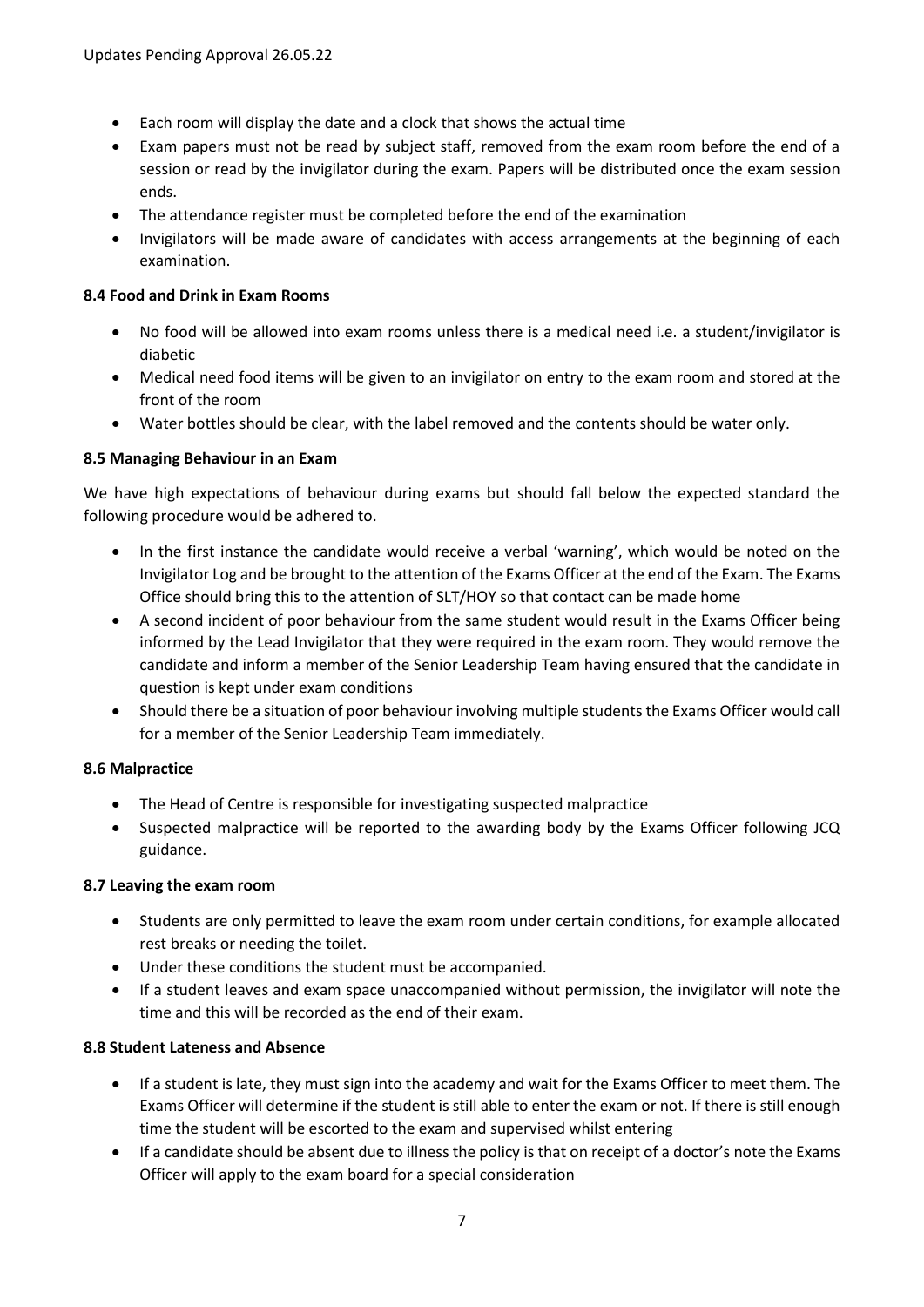- Similarly, if there has been an incident which prevents a candidate from attending that is 'known' the Exams Officer may apply for special consideration
- If a candidate does not attend, they will be marked as absent on the seating plans and registers
- The Exams Officer will attempt to contact any candidate who is not present at the start of an exam and deal with them in accordance with JCQ guidelines.

# **8.9 Clash Candidates**

For clash candidates, the supervision of escorts, identifying a secure venue and arranging overnight supervision is the responsibility of the Exams Officer and is in accordance with JCQ regulations. All forms must be kept for review until the close of the formal exam series.

# **8.10 Special Considerations**

- Should a candidate be ill before an exam, suffer bereavement or other trauma, be taken ill during the exam itself or otherwise disadvantaged or disturbed during an exam, then it is the candidate's responsibility to alert the centre, the exams officer, or the exam invigilator, to that effect
- The candidate must support any special consideration claim with appropriate evidence within three days of the exam, for example, by providing a letter from the candidate's doctor
- The exams officer will then forward a completed special consideration form to the relevant awarding body within seven days of the exam.

# **9.0 Non-Exam Assessments (NEA) and Internally Assessed Work**

Where a course has a non-exam assessment or internally assessed work the following process should be followed:

- A clear assessment schedule should outline when assessments need to be completed and submitted for moderation
- Where internal moderation is required, this is completed in advance of grade submissions to an exam board
- Teachers submit marks online via the appropriate exam board website. This should be done with a Curriculum Leader or Senior Leader for checking
- The exam board will notify teachers of samples required for moderation
- If electronic samples are required, the exam officer supports the upload of the samples. If physical copies, the teacher provides the coursework samples for moderation to the Exams Officer. The teacher is responsible for taking and keeping copies in case of loss in post
- The Exams Officer checks all samples are present and posts to board, first class with proof of postage.

More information can be found in the NEA and Internally Assessed Work Policy.

# **10.0 Results, Enquires About Results (EARs) and Access to Scripts (ATS)**

Candidates will receive individual result slips on results days in person at Stanchester Academy or by post to their home address if requested. Arrangements for the academy to be open on results day are made by the SLT and the administration of results are the responsibility of the Exams Officer. The provision of staff on results day is the responsibility of the SLT.

# **10.1 Enquiries About Results (EARs)**

EARs may be requested by staff or candidates if there are reasonable grounds for believing there has been an error in marking. The candidate's consent is required before any EAR is requested. If a result is queried, the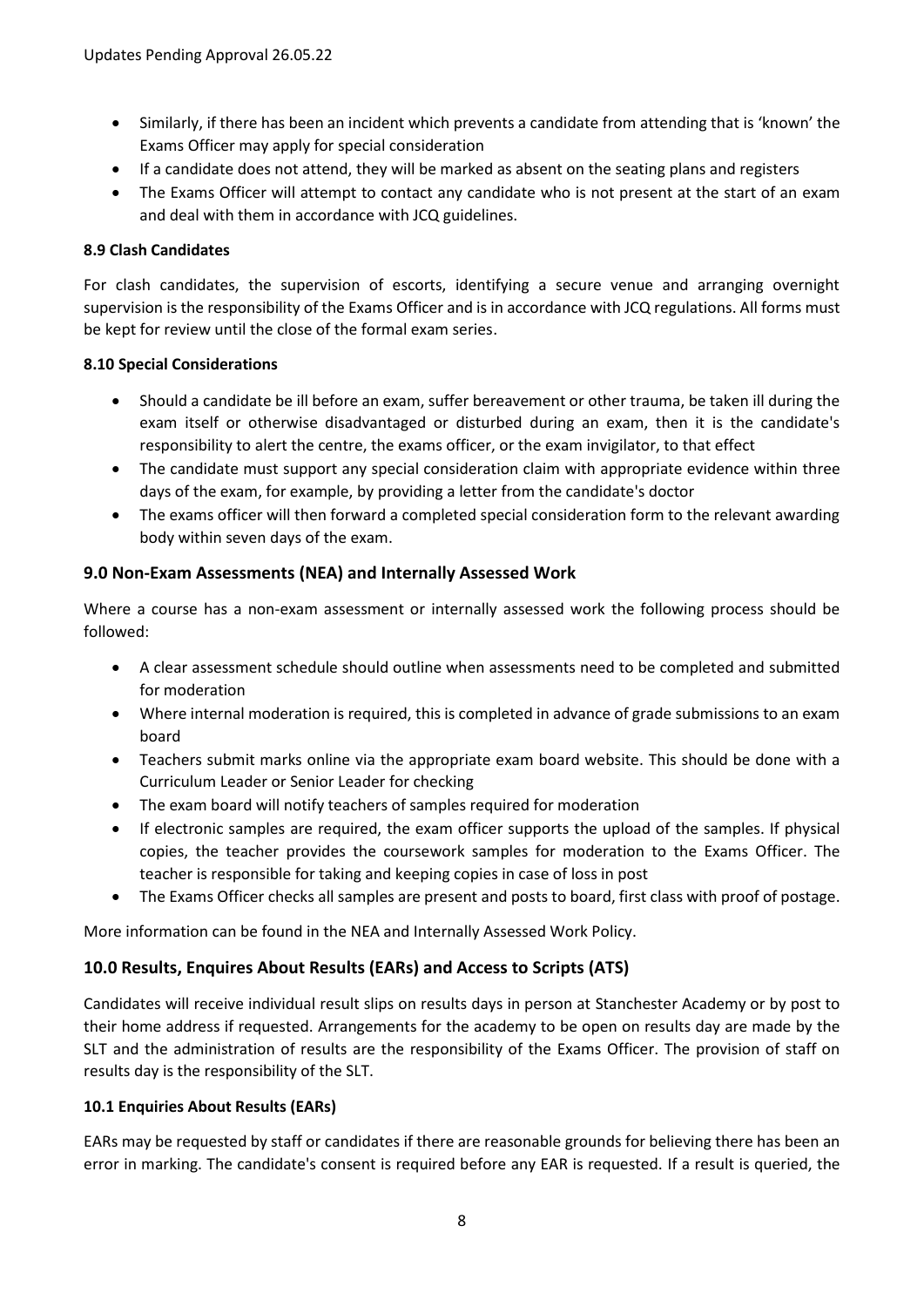exams officer, teaching staff and the Headteacher will investigate the feasibility of asking for a review of marking at the centre's expense.

When the centre does not support a candidate or parent's request for an EAR, a candidate may appeal that decision, please refer to *Appendix 5* for this process. If a candidate requires this against the advice of subject staff, they will be charged.

# **10.2 Access to Scripts (ATS)**

After the release of results, candidates may ask subject staff to request the return of papers within three days' scrutiny of the results. Academy staff may also request scripts for investigation or for teaching purposes. For the latter, the consent of candidates must be obtained. GCSE re-marks cannot be applied for once a script has been returned.

# **11.0 Retention of Records and Data Protection**

Stanchester Academy will keep records as outlined by JCQ and awarding bodies for the required period and will update this policy to reflect any changes to GDPR as and when required.

*Appendix 6* provides an overview of the identified information held, retention period and method of disposal.

# **12.0 Secure Storage of Materials**

- Secure materials will be signed for by reception who will record their delivery in the examination's delivery log. On receipt of deliveries, the receptionist will inform the Exams Officer to collect them immediately from reception. The examinations officer will sign for them on collection from the reception store in the examination's delivery log. If the Exams Officer is not available, the Deputy Headteacher (Curriculum) also holds exam safe keys and will carry out this process
- The Exams Officer will then lock them into the secure store with the Secure log attached having checked them
- Any issues with packages, including material received in error will be reported immediately to the relevant awarding body
- All examination papers will be stored in the secure storage facility. There is restricted access to this room
- Mock examinations and internal academy test may be stored in the secure room. They must be sorted separately though from "live" awarding body material and be clearly labelled
- Papers will be logged out of the exam secure store, signed for by the senior invigilator on the secure log. The exam officer will cross check with another member of staff that the correct examination packages are being released for the exam and this will be logged and signed, this includes when papers must be opened prior to the exam for access arrangements preparation
- Scripts will be then marked off against the attendance register and signed for on the secure log by the Senior invigilator and Examinations officer. They will be bagged up with the attendance register and seating plan and put into the secure store until collection.

# **13.0 Withdrawal from a Qualification**

It is essential that the decision to withdraw a student from entry for an assessment is not taken lightly and should only take place under exceptional circumstances. However, it must also be recognised that each year, to provide a personalised curriculum that is appropriate to each student's needs, it may be necessary to arrange modified timetables for a small minority of students during Key Stage 4.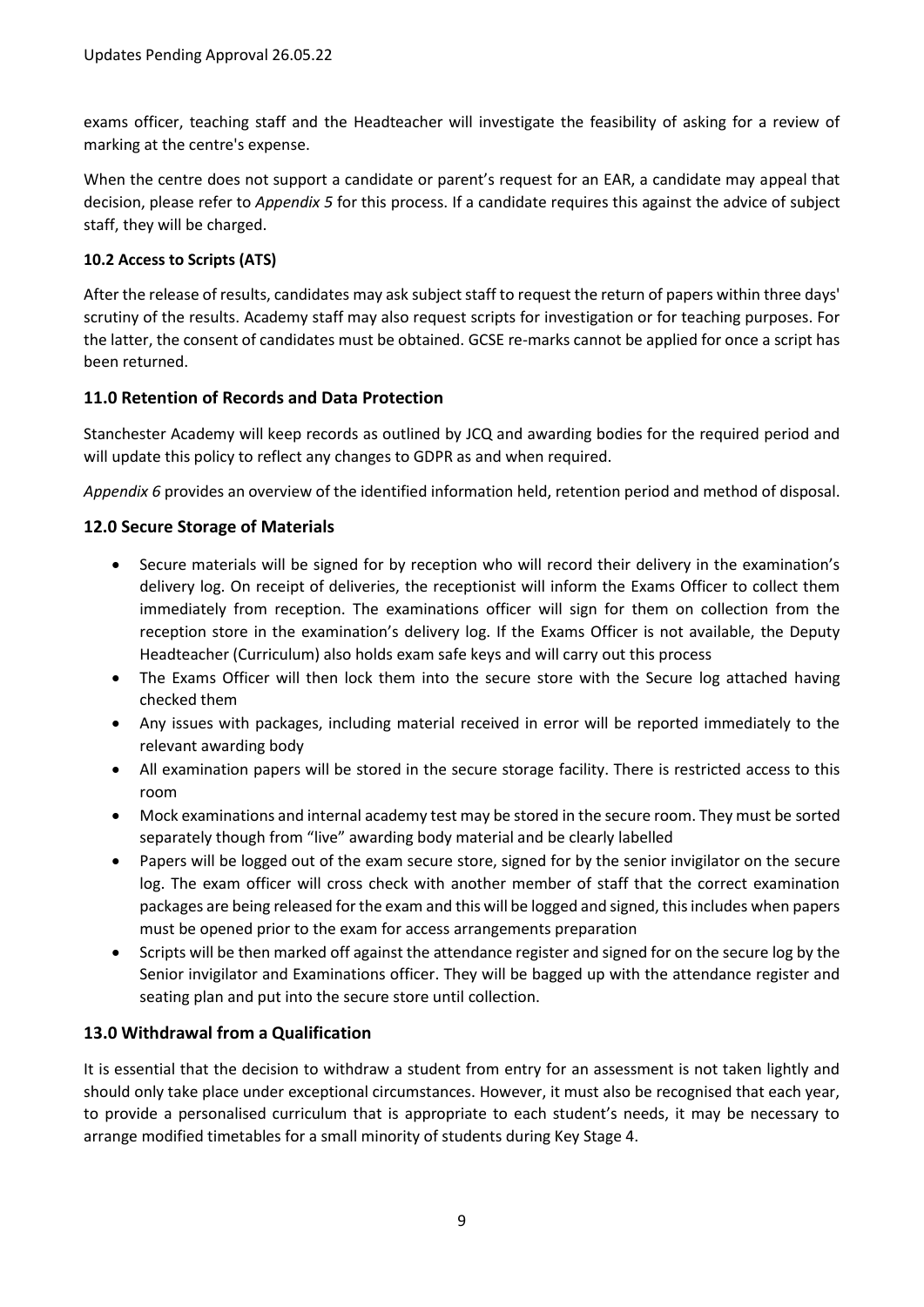When deciding whether to withdraw a student from a qualification several issues will need to be considered. These will include:

- The welfare and well-being of the student
- The school targets and projections for example progress and attainment scores
- Whether dropping the subject will benefit the student in terms of their overall achievement
- Whether provision can be made to accommodate the student during the time gained from dropping the subject and whether the student can be adequately supervised with appropriate work set
- Whether the student has not fulfilled the exam board assessment criteria by failing to complete a component of a course despite being given numerous opportunities and maximum support and therefore cannot be entered under exam board regulations.
- Student, parent/carer, and teacher views.

A student will not be allowed to drop a GCSE subject simply because:

- The student/parent/carer wishes to drop the subject
- The subject teacher wishes the student to drop the subject
- The student is at risk of not passing the GCSE examination
- The teacher wishes to improve the pass rate for their subject.

All decisions regarding the withdrawal of a student from a qualification must be approved by the Headteacher following clear communication with the student and parent/carer.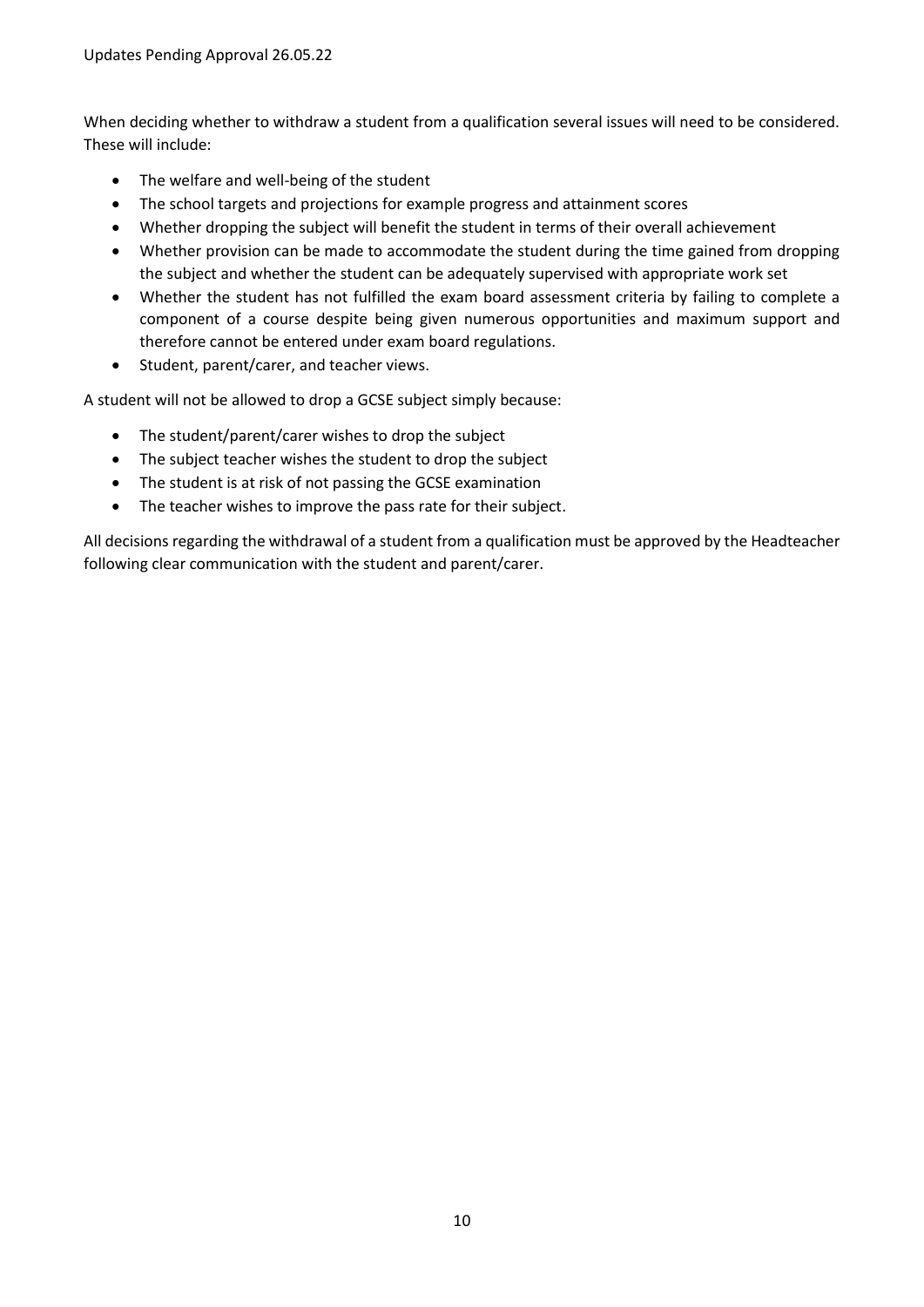# **Appendix 1 – Word Processing in Examinations**

#### **The use of a word processor**

Stanchester Academy complies with the JCQ guidelines of access arrangements when awarding and allocating a candidate the use of a word processor in examinations. The term 'word processor' is used to describe for example, the use of a computer, laptop or tablet or any other software which allows for text to by typed rather than written by hand.

### **The use of a word processer in exams**

Stanchester Academy will:

- Provides a word processor with the spelling and grammar check facility/predictive text disabled (switched off), where it is their normal way of working within the academy
- Award the use of a word processor to a candidate where appropriate to their needs. For example, a candidate with:
	- o a learning difficulty which has a substantial and long-term adverse effect on their ability to write legibly
	- o a medical condition
	- o a physical disability
	- o a sensory impairment
	- o planning and organisational problems when writing by hand
	- o poor handwriting
- Only permit the use of a word processor where the integrity of the assessment can be maintained
- Not grant the use of a word processor where it will compromise the assessment objectives of the specification in question
- Consider on a subject-by-subject basis if the candidate will need to use a word processor in each specification
- Process access arrangements/reasonable adjustments at the start of the course, or as soon as practicable having firmly established a picture of need and normal way of working, ensuring arrangements are always approved before an examination or assessment
- Provide the use of word processors to candidates in non-examination assessment components as standard practice unless prohibited by the specification.

Stanchester Academy will not:

 Simply grant the use of a word processor to a candidate because they now want to type rather than write in exams or can work faster on a keyboard, or because they use a laptop at home.

#### **Exceptions**

The only exceptions to the above where the use of a word processor would be considered for a candidate would be:

- In the event of a temporary injury or impairment, or a diagnosis of a disability or manifestation of an impairment relating to an existing disability arising after the start of the course
- Where the curriculum is delivered electronically, and the centre provides word processors to all candidates.

# **Arrangements at the time of the assessment for the use of a word processor**

*Word processors and their programmes*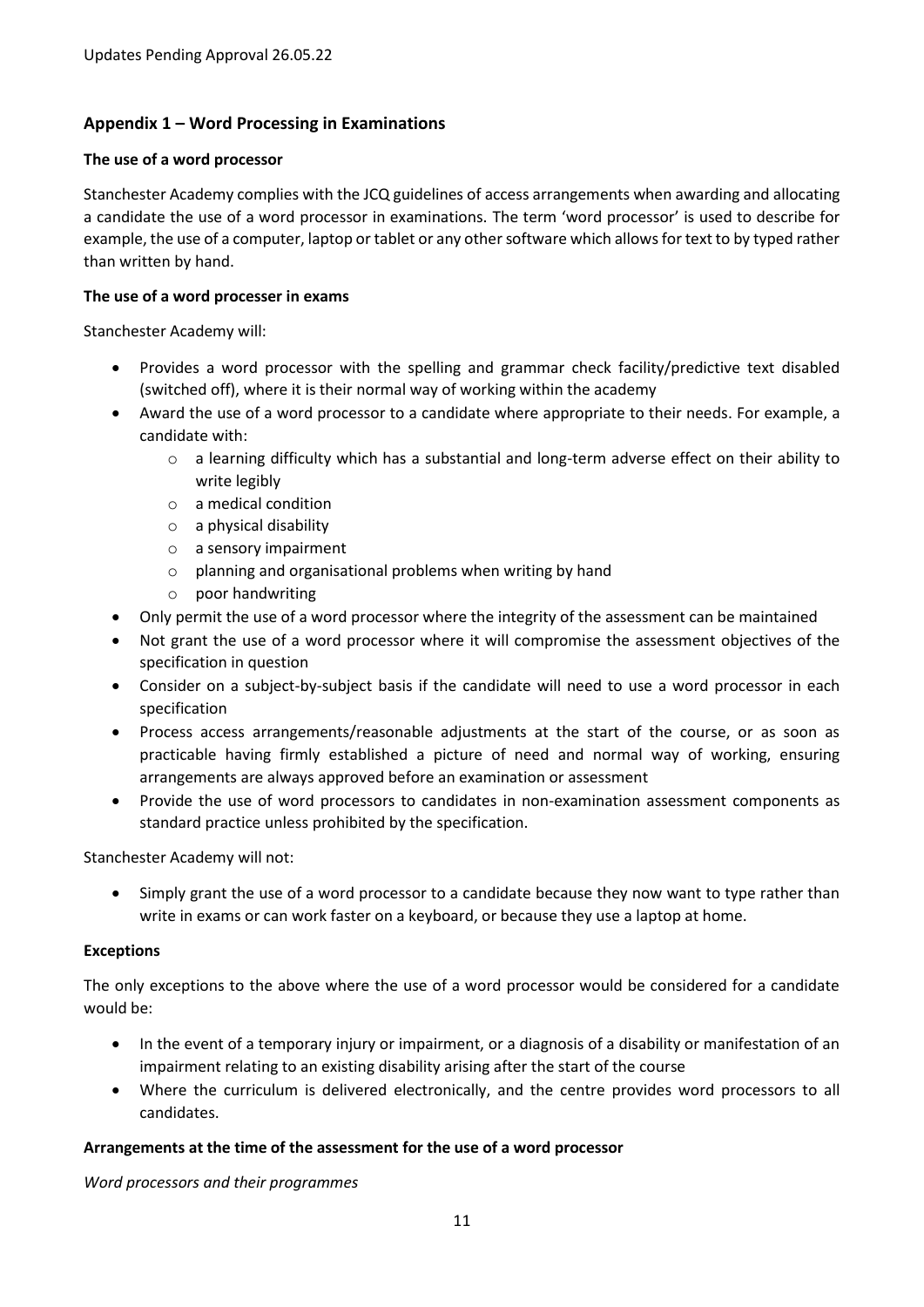- Stanchester Academy complies with the JCQ Instructions for Conducting Examinations by ensuring:
- Word processors are used as a typewriter, not as a database, although standard formatting software is acceptable
- Word processors have been cleared of any previously stored data, as must any portable storage device used
- An unauthorised memory stick is not permitted for use by a candidate
- Where required, candidates are provided with a memory stick, which has been cleared of any previously stored data, by a nominated member of centre staff
- Word processors are in good working order at the time of the examination
- Word processors are accommodated in such a way that other candidates are not disturbed and cannot read the screen
- Where a candidate using a word processor is accommodated separately, a separate invigilator is used
- Word processors are either connected to a printer so that a script can be printed off, or have the facility to print from a portable storage medium
- Documents are printed after the examination is over
- Candidates are present to verify that the work printed is their own
- Word processed scripts are inserted in/attached to any answer booklet which contains some of the answers (and according to instructions issued by the individual awarding body)
- Word processors are used to produce scripts under secure conditions, and if they are not then the centre is aware that they may be refused by the awarding body
- Word processors are not used to perform skills which are being assessed
- Word processors are not connected to an intranet or any other means of communication
- Candidates are not given access to other applications such as a calculator (where prohibited in the examination), spreadsheets etc when using a word processor
- Graphic packages or computer aided design software is not included on a word processor unless permission has been given to use these
- Predictive text software or an automatic spelling and grammar check is disabled unless the candidate has been permitted a scribe or is using voice recognition technology (the script must have a completed scribe cover sheet included), or the awarding body's specification permits the use of automatic spell checking
- Voice recognition technology is not included on word processors unless the candidate has permission to use a scribe or relevant software
- Word processors are not used on the candidate's behalf by a third party unless the candidate has permission to use a scribe.

# *Laptops and tablets*

Stanchester Academy further complies with ICE 8.8 instructions by ensuring:

- Tablets used during examinations/assessments are designed to run for a long period of time once fully charged and are 'free-standing'
- The battery capacity of all laptops and/or tablets is checked before the candidate's examination(s) with the battery sufficiently charged for the entire duration of the examination
- Candidates with fully charged laptops or tablets are given the opportunity to be seated within the main examination hall without the need for separate invigilation and power points
- Candidates are reminded that their centre number, candidate number and the unit/component code must appear on each page as a header or footer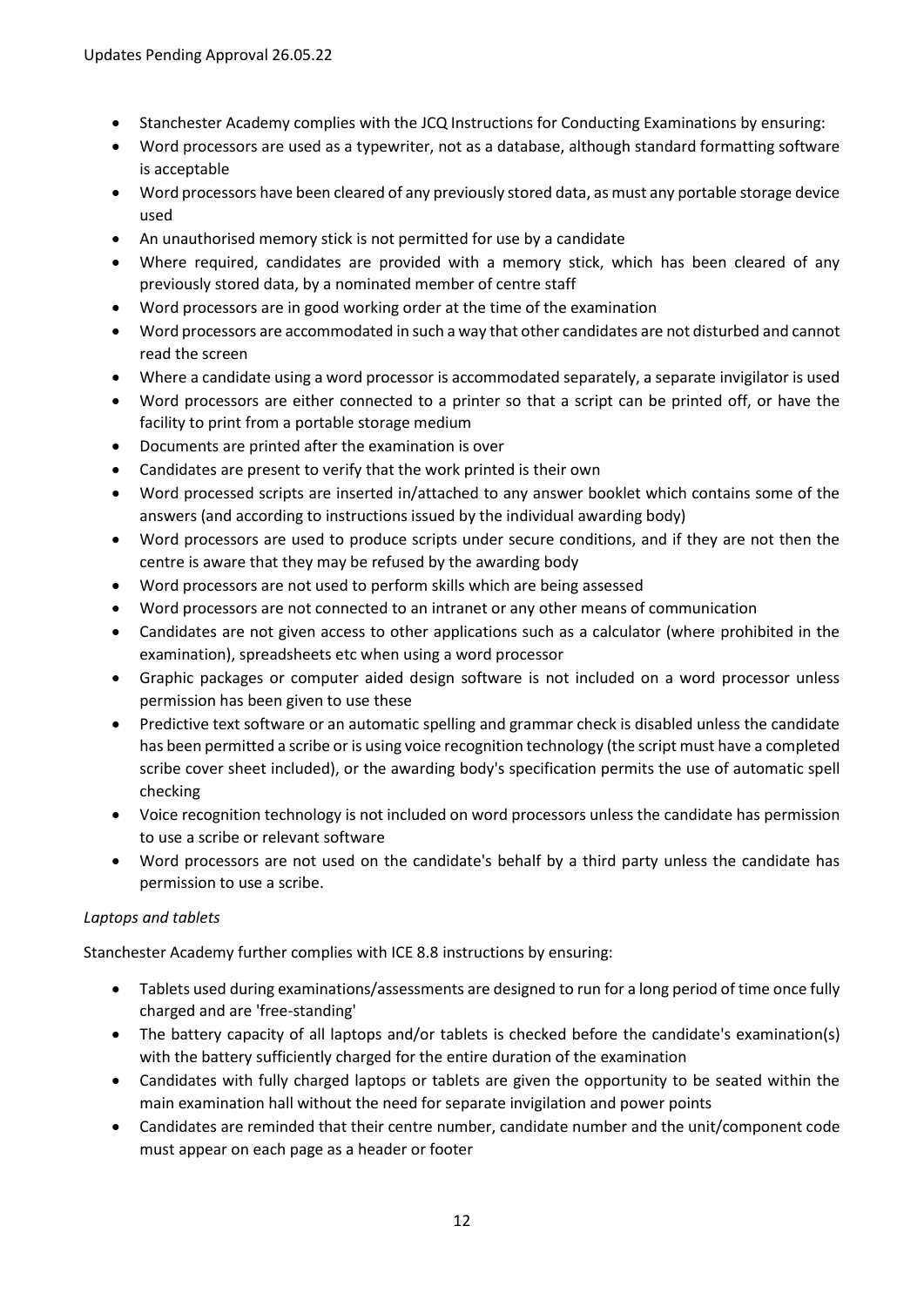- Candidates using Notepad or WordPad software (which do not allow for the insertion of a header or footer) are instructed to handwrite their details as a header or footer once they have finished the examination and printed off their typed script; candidates are also supervised to ensure that they are solely performing this task and not re-reading their answers or amending their work in any way
- Candidates are instructed to appropriately number each page
- Candidates are instructed to use a minimum 12pt font and double spacing
- Invigilators remind candidates to save their work at regular intervals
- Where it is possible 'autosave' is set up on each laptop/tablet
- Candidates are present at the end of the examination when their script is printed off so they can verify that the work printed is their own.

# **Accommodating word processors in examinations**

Candidates using word processors (including laptops or tablets) are internally accommodated in the following manner:

 Using a designated exam room unless they have significant access arrangements in which case they will be accommodated in other rooms and venues.

Invigilation arrangements relating to the use of word processors include the following:

- Log in sheet detailing the username and password
- Invigilators accompany them to print their work at the end of the exam
- The candidate signs their work to verify that it is up their own work
- Where an awarding body requires a cover sheet to be completed this is included with the candidates typed script.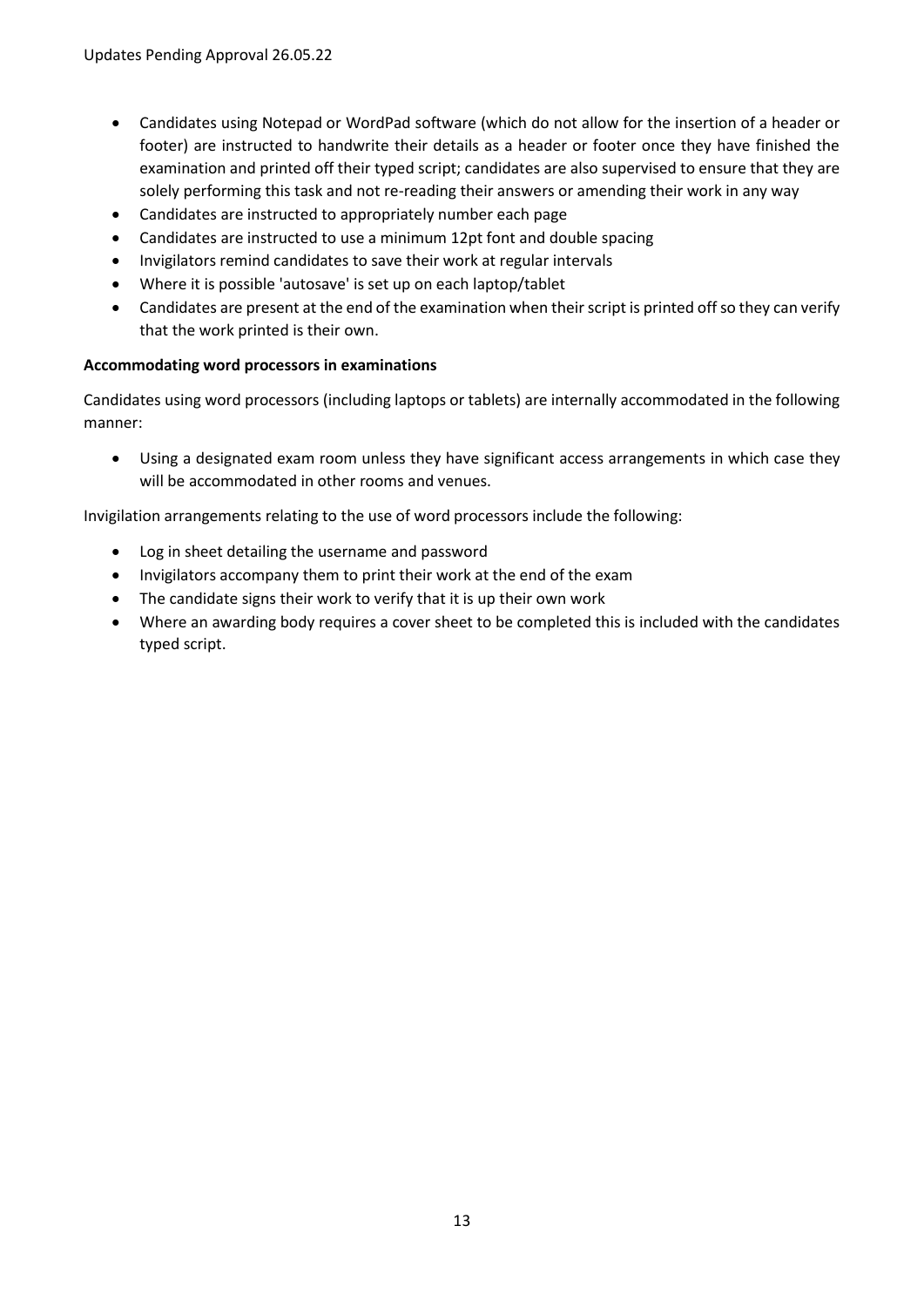# **Appendix 2 – Complaints and Appeals**

#### **Grounds for complaint**

A candidate may make a complaint on the grounds below (this is not an exhaustive list).

#### **Teaching and learning**

- Quality of teaching and learning, for example:
	- o Non-subject specialist teacher without adequate training/subject matter expertise utilised on a long-term basis
	- o Teacher lacking knowledge of new specification/incorrect core content studied/taught
	- o Core content not adequately covered
	- o Inadequate feedback for a candidate following assessment(s)
- Pre-release/advance material/set task issued by the awarding body were not provided on time to an exam candidate
- The taking of an assessment, which contributes to the final grade of the qualification, was not conducted according to the JCQ/awarding body instructions
- The marking of an internal assessment, which contributes to the final grade of the qualification, was not undertaken according to the requirements of the awarding body
- The candidate was not informed of his/her centre assessed marks prior to marks being submitted to the awarding body
- The candidate was not informed of his/her centre assessed marks in sufficient time to request/appeal a review of marking prior to marks being submitted to the awarding body
- The candidate was not given sufficient time to review materials to decide whether to request a review of centre assessed marks.

# **Access arrangements**

- The candidate was not assessed by the centre's appointed assessor
- The candidate was not involved in decisions made regarding his/her access arrangements
- The candidate did not consent to personal data being shared electronically (by the non-acquisition of a signed consent form)
- The candidate was not informed/adequately informed of the arrangements in place and the subjects or components of subjects where the arrangements would not apply
- Exam information was not appropriately adapted for a disabled candidate to access it
- Adapted equipment put in place failed during exam/assessment
- Approved access arrangement(s) not put in place at the time of an exam/assessment
- Appropriate arrangements not put in place at the time of an exam/assessment as a consequence of a temporary injury or impairment.

# **Entries**

- Failure to clearly explain a decision of early entry for a qualification to candidate (or parent/carer)
- The candidate was entered/entered late (incurring a late entry fee) for a required exam/assessment
- The candidate was entered for a wrong exam/assessment
- The candidate was entered for a wrong tier of entry.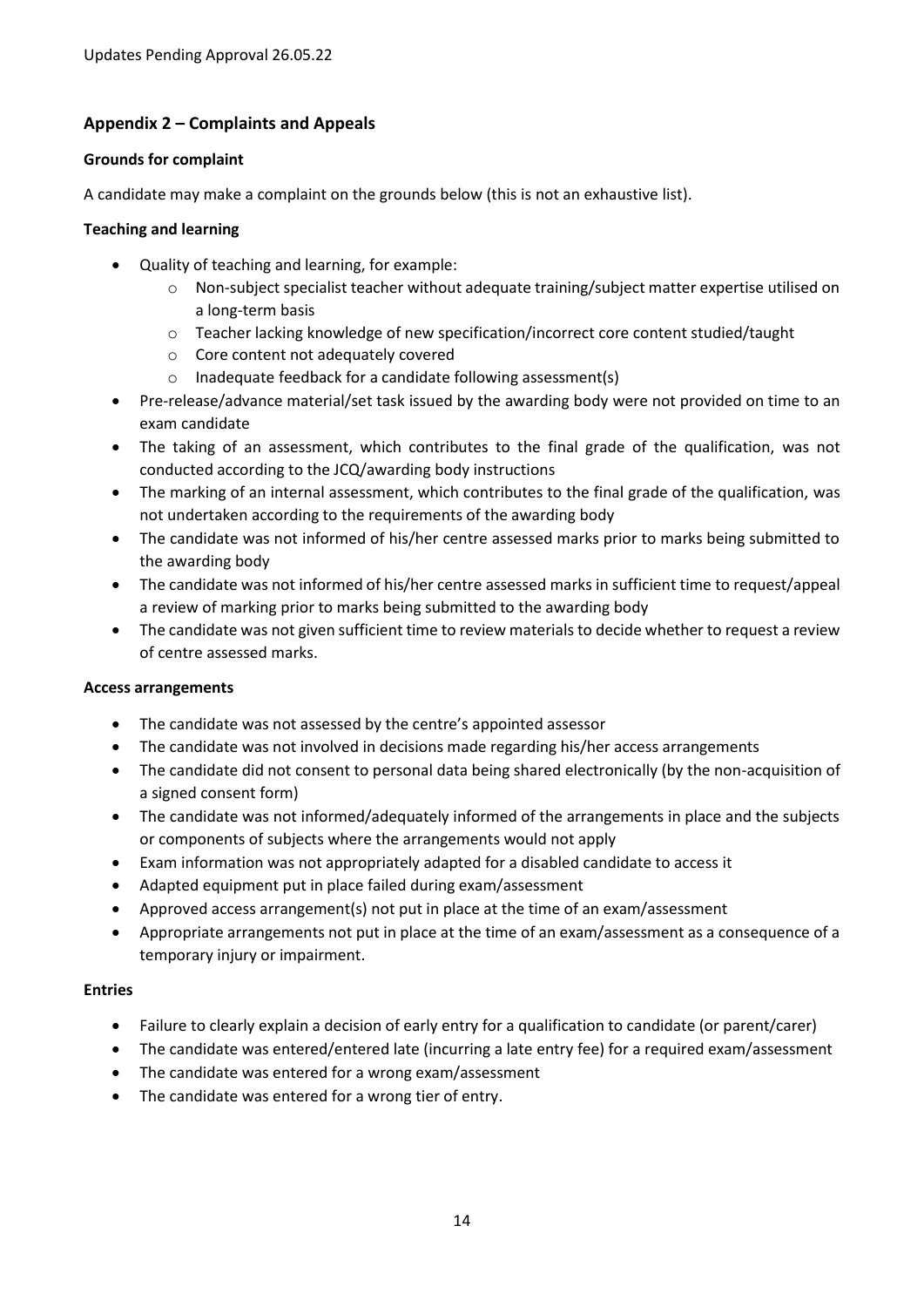# **Conducting examinations**

- Failure to adequately brief candidate on exam timetable/exam regulations prior to exam/assessment taking place
- Room in which exam held did not provide candidate with appropriate conditions for taking the exam
- Inadequate invigilation in exam room
- Failure to conduct exam according to the regulations
- Online system failed during (on-screen) exam/assessment
- Disruption during exam/assessment
- Alleged, suspected or actual malpractice incident not investigated/reported
- Eligible application for special consideration for a candidate not submitted/not submitted to timescale
- Failure to inform/update candidate on the outcome of a special consideration application.

# **Results and Post-results**

- Before exams, candidate not made aware of the arrangements for post-results services and the accessibility of senior members of centre staff after the publication of results
- Candidate not having access to a member of senior staff after the publication of results to discuss/make decision on the submission of a review/enquiry
- Candidate request for return of work after moderation and work not available/disposed of earlier than allowed in the regulations
- Candidate (or parent/carer) unhappy with a result (complainant to refer via exams officer to awarding body post-results services)
- Candidate (or parent/carer) unhappy with a centre decision not to support a clerical re-check, a review of marking, a review of moderation or an appeal (complainant to refer via [insert who] to the centre's internal appeals procedure)
- Centre applied for the wrong post-results service/for the wrong exam paper for a candidate
- Centre missed awarding body deadline to apply for a post-results service
- Centre applied for a post-results service for candidate without gaining required candidate consent/permission.

# **Complaints and Appeals Procedure**

If a candidate has a general concern or complaint about the centre's delivery or administration of a qualification that they are following, Stanchester Academy encourages them to try to resolve this informally in the first instance. If a complaint fails to be resolved informally, the candidate (or his/her parent/carer) is then at liberty to make a formal complaint. Any formal complaints made should be done so in line with the Academy's Complaints Policy, which is available on the Academy website or by request from Reception.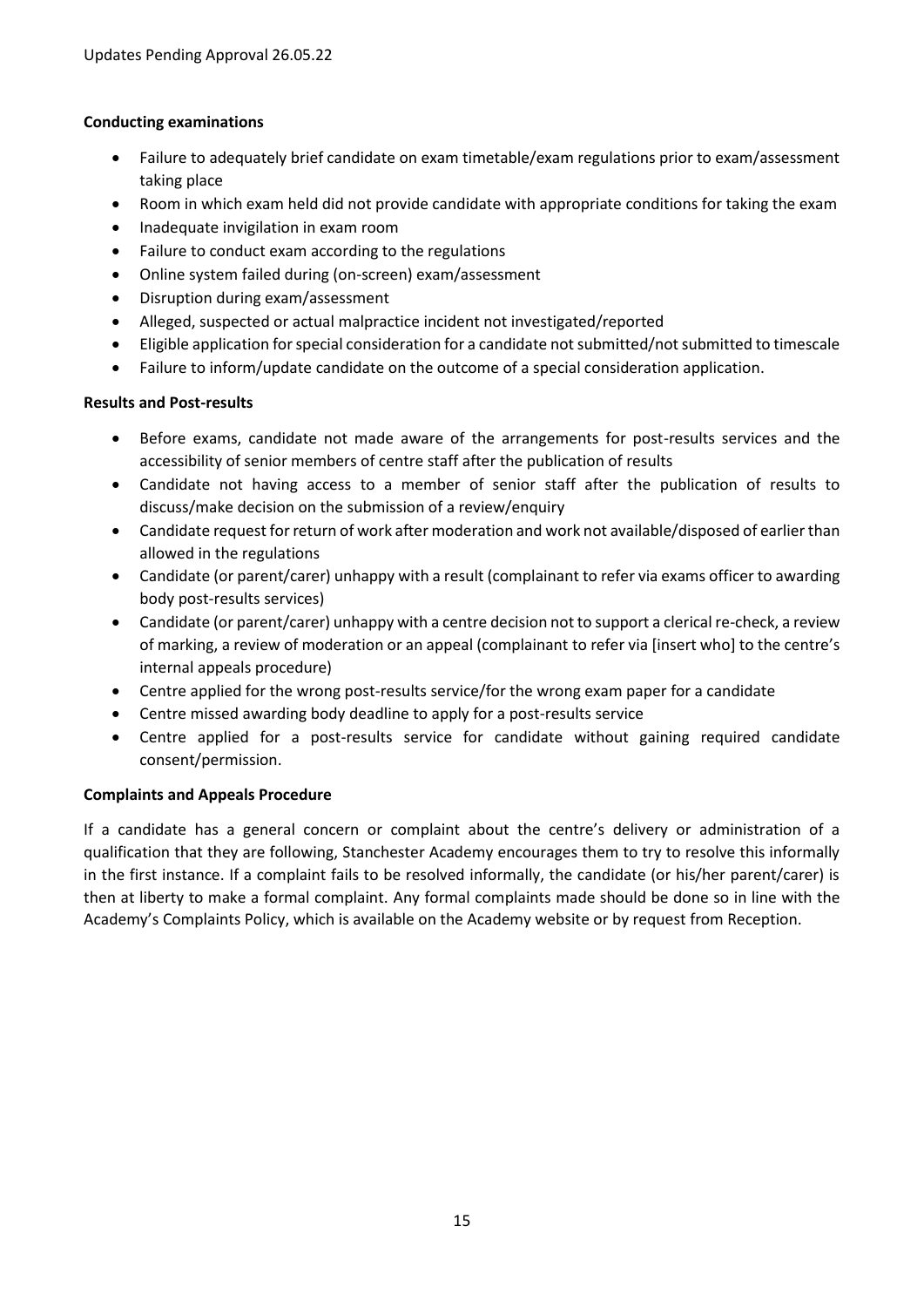# **Complaints and Appeals Form**

#### **Date Received:**

# **Reference Number:**



- $\Box$  Complaint/appeal against the centre's delivery of a qualification, or
- $\Box$  Complaint/appeal against the centre's administration of a qualification

| Name of complainant/appellant                             |                                                                                                                                                                                                                                                                                                                                         |
|-----------------------------------------------------------|-----------------------------------------------------------------------------------------------------------------------------------------------------------------------------------------------------------------------------------------------------------------------------------------------------------------------------------------|
| Candidate name (if different to<br>complainant/appellant) |                                                                                                                                                                                                                                                                                                                                         |
| Please state the grounds for your complaint/appeal below: |                                                                                                                                                                                                                                                                                                                                         |
|                                                           |                                                                                                                                                                                                                                                                                                                                         |
|                                                           |                                                                                                                                                                                                                                                                                                                                         |
|                                                           |                                                                                                                                                                                                                                                                                                                                         |
|                                                           |                                                                                                                                                                                                                                                                                                                                         |
|                                                           |                                                                                                                                                                                                                                                                                                                                         |
|                                                           |                                                                                                                                                                                                                                                                                                                                         |
|                                                           |                                                                                                                                                                                                                                                                                                                                         |
|                                                           |                                                                                                                                                                                                                                                                                                                                         |
|                                                           |                                                                                                                                                                                                                                                                                                                                         |
|                                                           |                                                                                                                                                                                                                                                                                                                                         |
|                                                           |                                                                                                                                                                                                                                                                                                                                         |
|                                                           |                                                                                                                                                                                                                                                                                                                                         |
|                                                           |                                                                                                                                                                                                                                                                                                                                         |
|                                                           |                                                                                                                                                                                                                                                                                                                                         |
|                                                           |                                                                                                                                                                                                                                                                                                                                         |
|                                                           |                                                                                                                                                                                                                                                                                                                                         |
|                                                           |                                                                                                                                                                                                                                                                                                                                         |
|                                                           |                                                                                                                                                                                                                                                                                                                                         |
|                                                           | If your complaint is lengthy, please write as bullet points; please keep to the point and include relevant<br>detail such as dates, names etc. and provide any evidence you may have to support what you say.                                                                                                                           |
|                                                           | Your appeal should identify the centre's failure to follow procedures as set out in the relevant policy, and/or<br>issues in teaching and learning which have impacted the candidate. If necessary, continue writing on an<br>additional page. If this form is being completed electronically or overleaf if hard copy being completed. |
| resolution to the issue(s):                               | Detail any steps you have already taken to resolve the issue(s) and what you would consider to be a good                                                                                                                                                                                                                                |
| Complainant/appellant signature:                          | Date of signature:                                                                                                                                                                                                                                                                                                                      |

This form must be completed in full - an incomplete form will be returned to the complainant/appellant.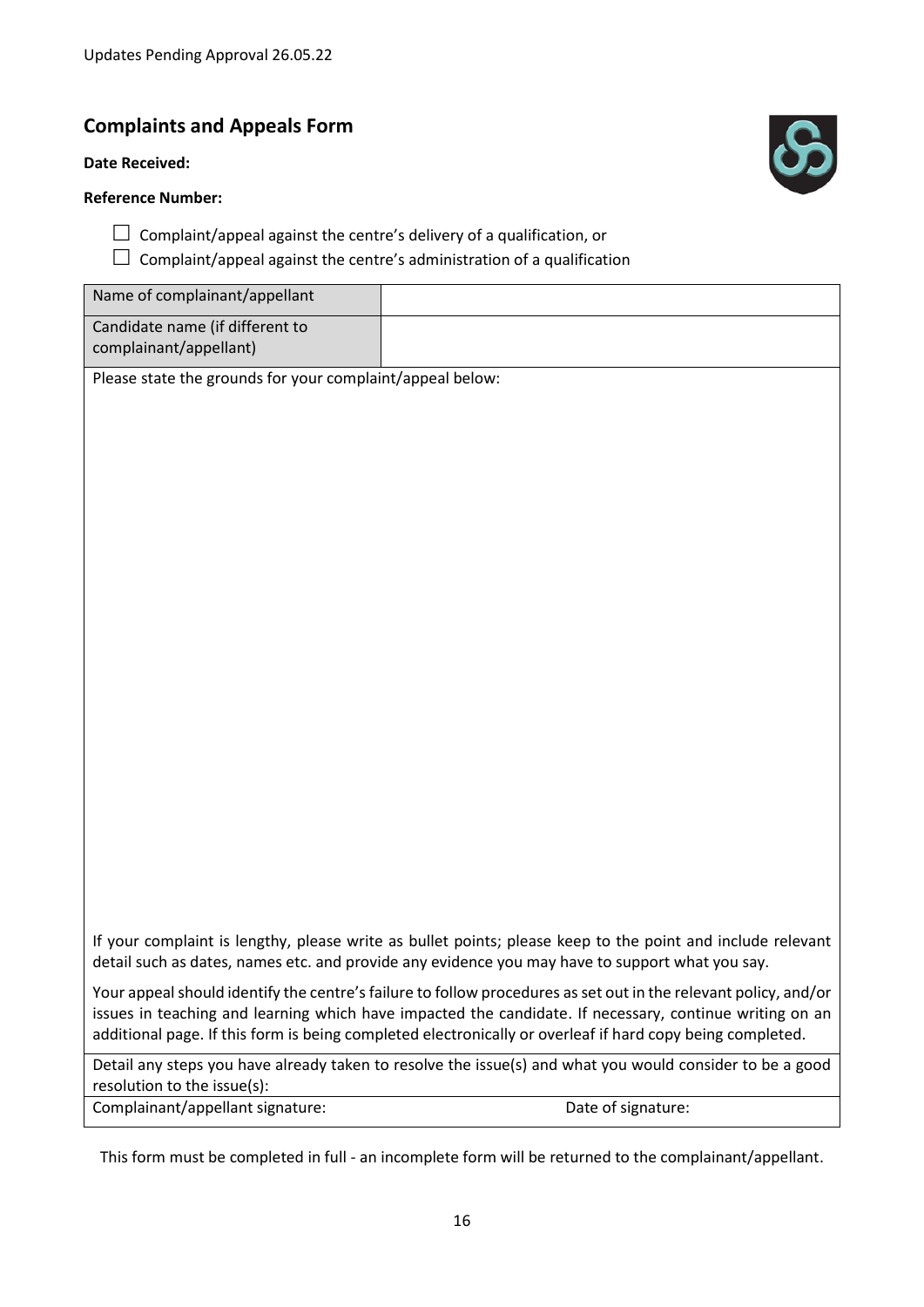# **Appendix 3 – Emergency Evacuation of an Examination Procedures**

#### **Roles and responsibilities**

#### **Head of Centre**

 Ensures the emergency evacuation policy for exams is fit for purpose and complies with relevant health and safety regulation.

#### **Senior leader**

 Where responsible for the centre-wide emergency evacuation procedure, ensures all staff and appointed fire marshals are aware of the policy and procedures to be followed when an emergency evacuation of an exam room is required.

#### **Special educational needs coordinator (SENCo)**

- Ensures appropriate arrangements are in place for the evacuation of a disabled candidate from an exam room where different procedures or assistance may need to be provided for the candidate
- Ensures the candidate is informed prior to taking their exams of what will happen in the event of an emergency evacuation.

#### **Exams officer**

- Ensures invigilators are trained in emergency evacuation procedures and how an incident and actions taken must be recorded
- Ensures candidates are briefed (Candidate exam handbook), prior to exams taking place, on what will happen in the event of an emergency in the exam room
- Provides invigilators with a copy of the emergency evacuation procedures for every exam room
- Provides a standard invigilator announcement for each exam which includes appropriate information for candidates regarding what will happen if the fire alarm sounds
- Provides an exam room incident log in each exam room
- Liaises with the SENCo and other relevant staff prior to each exam where different procedures or assistance may need to be provided for a disabled candidate
- Briefs invigilators prior to each exam where different procedures or assistance may need to be provided for a disabled candidate

Ensures appropriate follow-up is undertaken after an emergency evacuation reporting the incident to the awarding body and the actions taken through the special consideration process.

#### **Invigilators**

- By attending training, ensure they understand what to do in the event of an emergency in the exam room
- Follow the actions required in the emergency evacuation procedure issued to them for every exam room
- Ensure that candidates close their answer booklets
- Confirm with the exams officer, where different procedures or assistance may need to be provided for a disabled candidate they are invigilating.

# **Other relevant centre staff**

 Support the senior leader, SENCo, exams officer and invigilators in ensuring the safe emergency evacuation of exam rooms.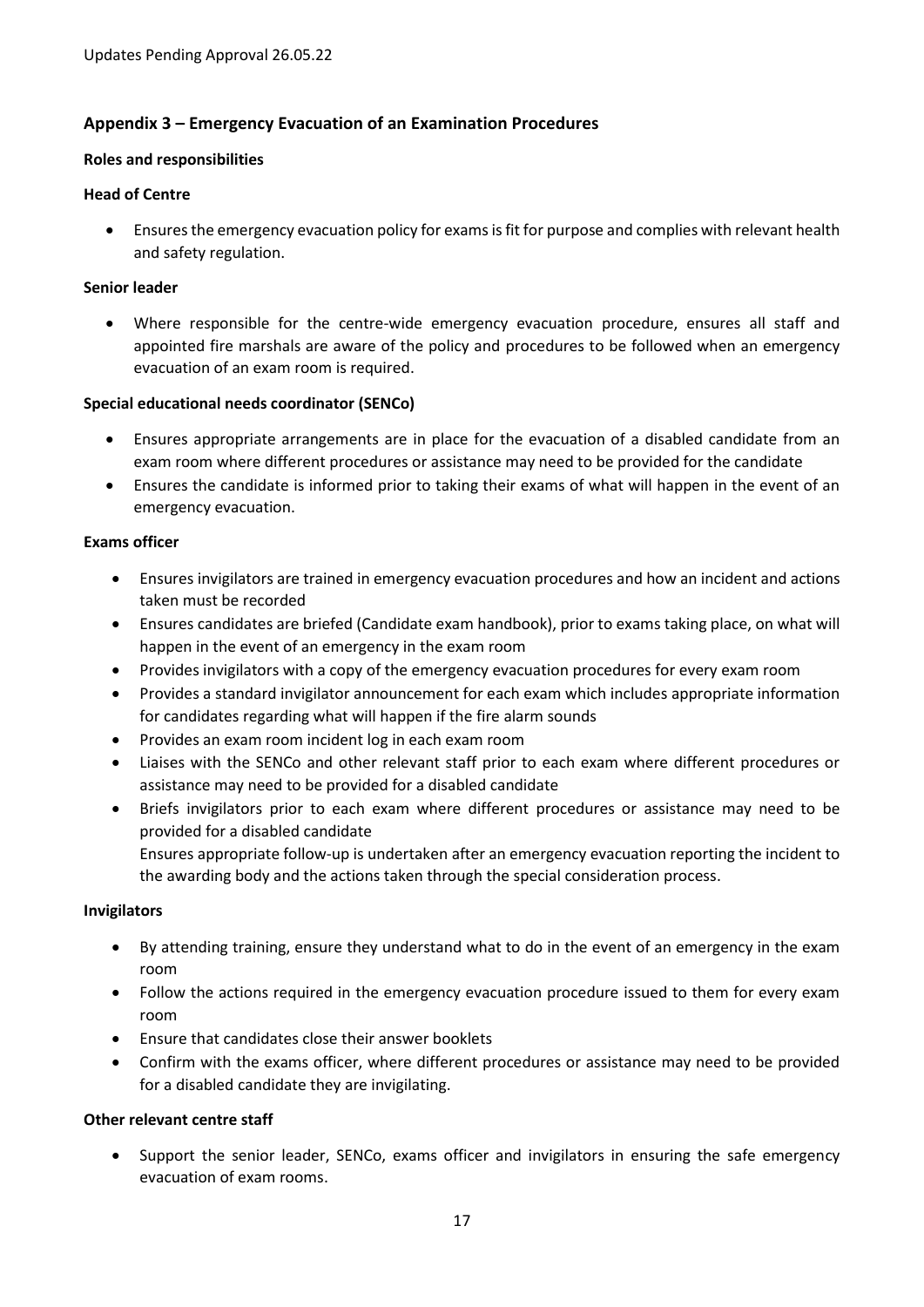# **Before the examination starts:**

The invigilator of the examination in reading the instructions to candidates should identify to them the nearest evacuation point to the examination room and assembly point outside. They should also remind candidates that they should leave examination papers and answers within the room and should not remain in silence throughout the evacuation.

### **In the event of an evacuation the following procedure will be followed:**

- The time of the evacuation will be noted by the Senior Invigilator and the start time and length of the examination
- All examination question, answer papers and materials should be left on the candidate's exam desk and NOT removed
- Candidates should be reminded they need to remain in **SILENCE** and are under examination conditions still and under **NO CIRCUMSTANCES** should they talk to one another or use a mobile phone. A breach of regulations could mean disqualification from their examinations
- Candidates should leave their belongings behind exiting by the nearest evacuation point. Candidates must NOT take their mobile phones or other electronic devises with them. This would be a breach of examination board regulations and risk disqualification from the examination
- Registers should be taken out by the invigilator and candidates should assemble at the identified fire point. They should line up in examination paper order e.g. GCSE Biology. Candidates must be isolated from other students and remain in silence
- The examinations officer and a member of SLT should be alerted at the earliest stage to the situation
- If the building is cleared for entry, then examination candidates should be given priority. The examination should be restarted once all the candidates are back and settled into the examination room. The examination should be restarted, and candidates should be given the full time for the length of the examination
- If the building is not cleared for re-entry, then candidates should be kept in silence until the scheduled end of the examination before being dismissed
- The Examinations officer should contact the Awarding Body immediately, when it is safe to do so, for advice and complete relevant forms as appropriate.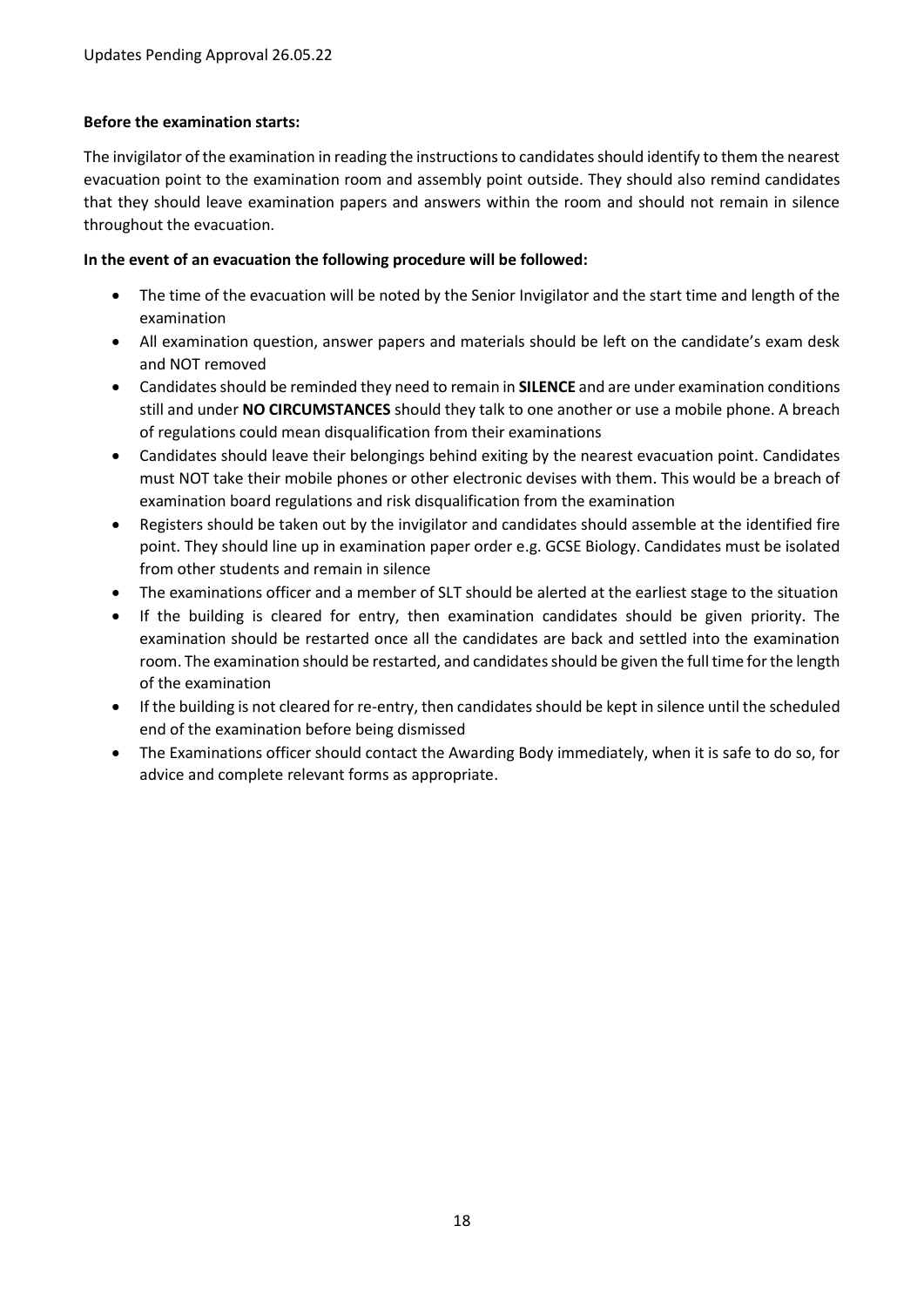# **Appendix 4 – Emergency Lock-down of an Examination Procedures**

# **If a lockdown is required, for any staff and students inside the exam room the following procedure will be employed:**

- Candidates will be instructed to remain silent, hide under exam desks or sit against a wall/around a corner but not near the door
- Where safe/possible an invigilator will communicate (via mobile phone/handheld radio) the situation to the Exams Officer (ensuring that all mobile phones/handheld radios are kept as silent as possible)
- The Exams Officer will collate the information from all exam rooms and where possible forward this to the Headteacher immediately
- Within the exam room invigilators will:
	- o Lock all windows and close all curtains/blinds
	- o Switch off all lights
	- $\circ$  Lock all doors and/or use tables, or any other furniture, to barricade the entrance to the exam room
	- o Take an attendance register/head count if possible
	- $\circ$  If the threat is a chemical or toxic release, instruct candidates to cover their nose and mouth (their own clothing can be used) and attempt to use anything to hand to seal up cracks around doors and any vents into the room.

# **If a lockdown is required during an exam, the following procedure will be employed:**

- Invigilators will tell the candidates to stop writing immediately and turn their papers over
- Invigilators will collect the attendance register and make a note of time when the examination was suspended
- The above procedure for staff and students inside an exam room will apply.

# **If a lockdown is required as candidates are entering/waiting to enter the exam room, the following procedure will be employed:**

- A member of SLT will be present around the exam room and will direct students and staff
- Candidates will be instructed to enter the exam room immediately
- The member of SLT will communicate the situation to the front office/Headteacher
- The above procedure for staff and students inside an exam room will apply.

# **If a lockdown is required after the exam/as candidates are leaving the exam room, the following procedure will be employed:**

- Invigilators will stop dismissing candidates from the exam room and instruct candidates who have left the room to re-enter the exam room
- The above procedure for staff and students inside an exam room will apply.

#### **Ending a lockdown**

When the lockdown has ended (signalled through the Academy Lockdown Procedure) invigilators will undertake a head count/register and confirm attendance with the Exams Officer/SLT.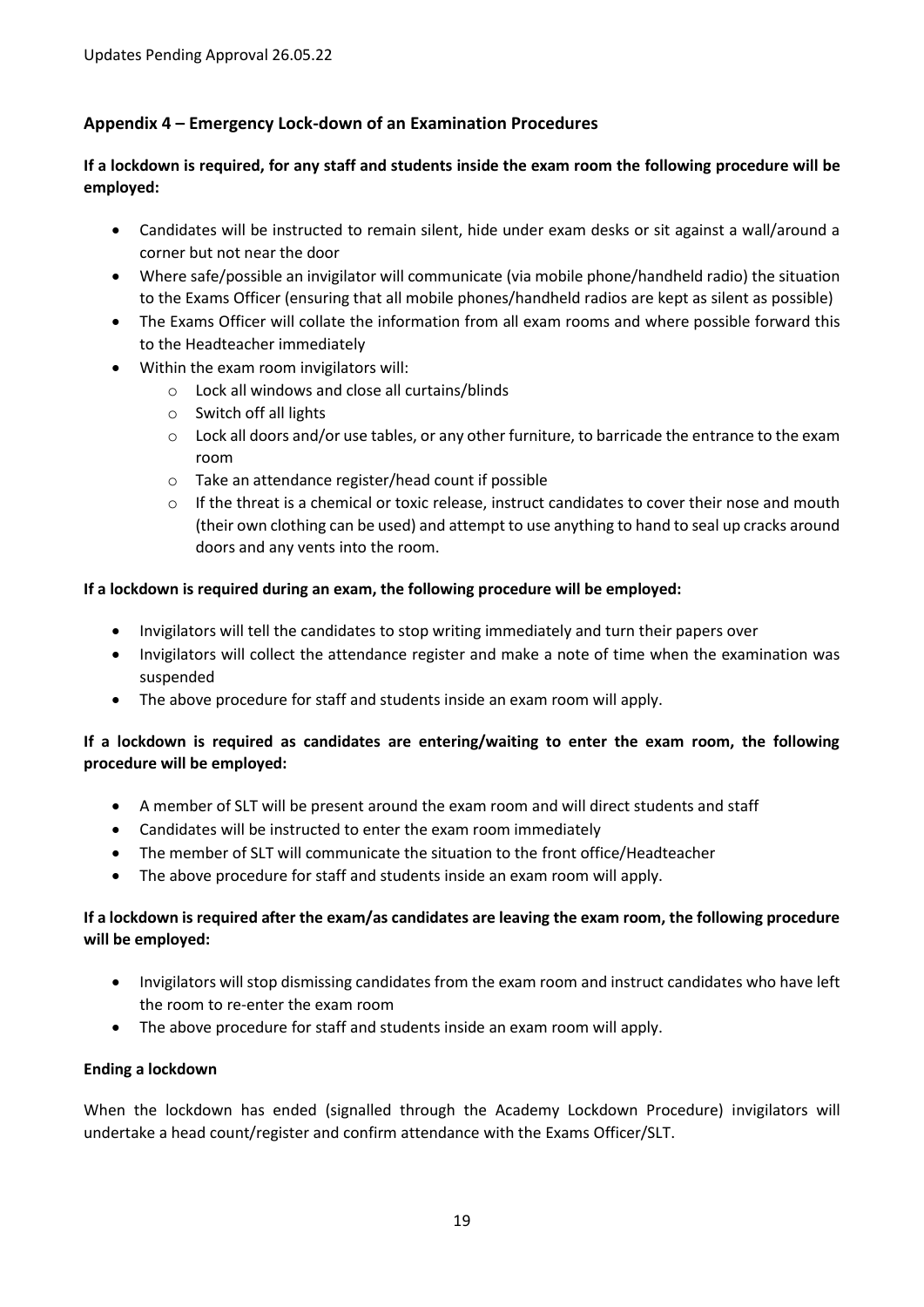Where applicable and if advised to do so by SLT/ Headteacher, and following JCQ guidelines, if there is sufficient time remaining, candidates may restart their examination

# **Restarting an examinations**

# **Invigilators will:**

- Ask candidates to return to their desks, remind them they are under exam conditions and allow a settling down period
- Recalculate the revised finish time(s) to allow for the full exam time
- Tell the candidates to turn their papers over and re-start their exam
- Amend the revised finish time(s) on display to candidates
- Note how long the lockdown lasted on the exam room incident log (to later inform a report to the awarding bodies and where relevant, any centre-wide lockdown recording form/log).

# **The Exams Officer will:**

- Provide a report of the incident for awarding bodies (via the special consideration process or as advised by awarding bodies)
- Safely/securely store all collected exam papers and materials pending awarding body advice/guidance.

# **SLT/Exams Officer will:**

- Negotiate any alternative exam sittings with the awarding bodies as required
- Offer, arrange and provide support services to staff and candidates
- At the earliest opportunity a Senior Leader will prepare a communication to parents/carers advising them of events (including relevant actions and outcomes)
- Where possible, exams staff and candidates will be invited to attend an assembly lead by the head of centre to discuss the lockdown and offer ongoing support
- If this is not possible, communications will be provided via a centre text/email/newsletter and information uploaded to the centre website.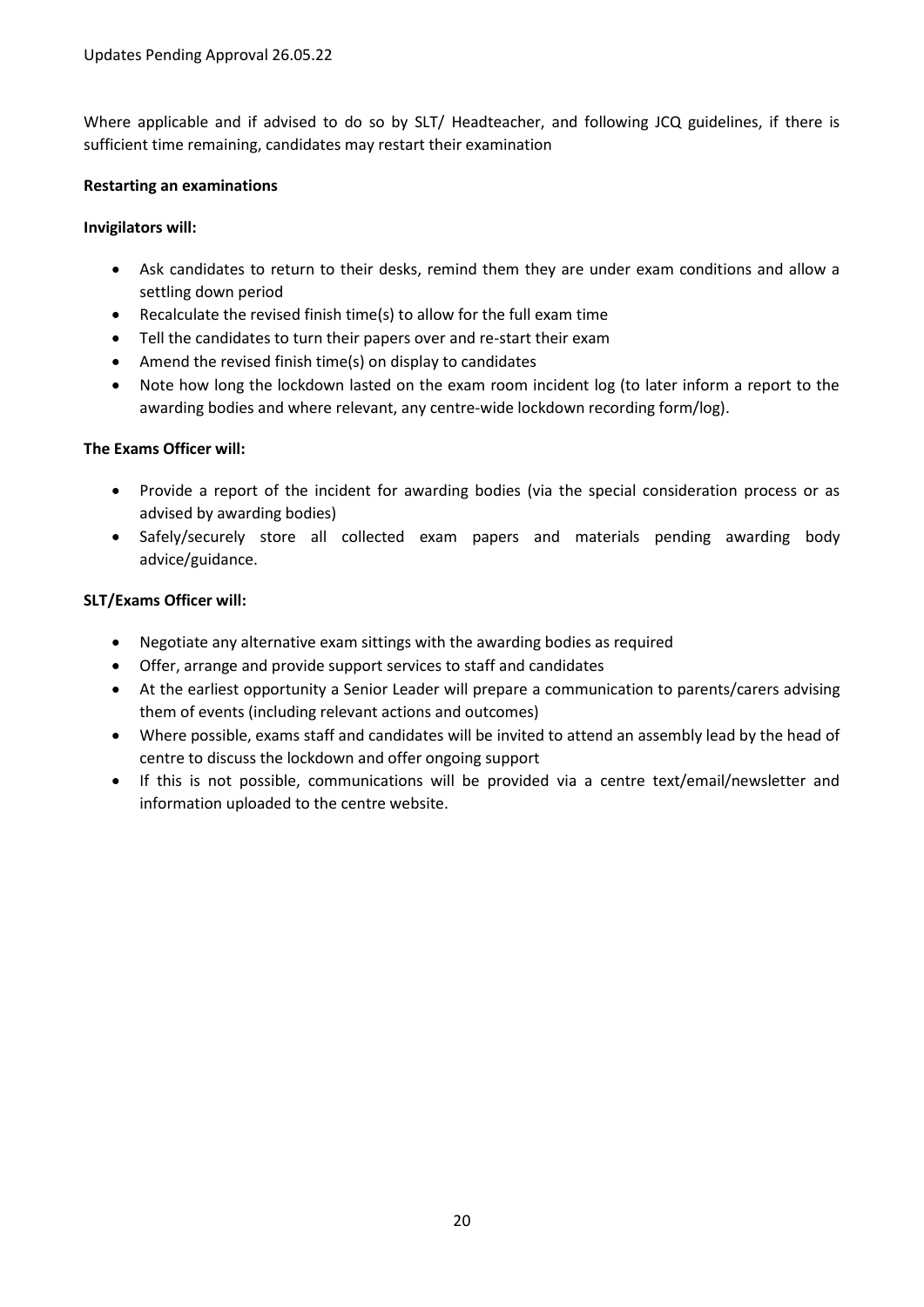# **Appendix 5 – Appeals procedure against centre decisions not to support an enquiry about results**

This procedure confirms Stanchester Academy compliance with JCQ's General Regulations for Approved Centres, that the centre has in place "a written internal appeals procedure to manage disputes when a candidate disagrees with a centre decision not to support a clerical check, a review of marking, a review of moderation or an appeal..."

Following the issue of results, awarding bodies make post-results services available. Full details of these services, internal deadlines for requesting a service and fees charged are provided by the Exams Officer. Candidates are informed of the arrangements for post-results services before they sit any exams and the accessibility of centre staff immediately after the publication of results during the results day. If the centre or a candidate (or his/her parent/carer) has a concern and believes a result may not be accurate, an enquiry about the result may be requested. Enquiries about results (EARs) offers three services.

- $\bullet$  Service 1 clerical re-check
- $\bullet$  Service 2 review of marking
- Service 3 review of moderation (this service is not available to an individual candidate)

Written candidate consent (informed consent via candidate email is acceptable) is required in all cases before a request for an EAR service 1 or 2 is submitted to the awarding body as with these services candidates' marks and subject grades may be lowered. Candidate consent can only be collected after the publication of results.

If a concern is raised about a particular examination result, the exams officer, teaching staff and Headteacher will investigate the feasibility of requesting an enquiry supported by the centre. Where the centre does not uphold a request from a candidate, for example, the candidate may pay the appropriate EAR fee to the centre, and a request will be made to the awarding body on the candidate's behalf.

If the candidate (or his/her parent/carer) believes there are grounds to appeal against the centre's decision not to support an enquiry, an internal appeal can be submitted to the centre, by completing the internal appeals form at least 10 working days prior to the internal deadline for submitting an EAR.

The appellant will be informed of the outcome of his/her appeal before the internal deadline for submitting an EAR. Following the EAR outcome, an external appeals process is available if the head of centre remains dissatisfied with the outcome and believes there are grounds for appeal. The JCQ publications Post Results Services and JCQ Appeals Booklet (A guide to the awarding bodies' appeals processes) will be consulted to determine the acceptable grounds for a preliminary appeal.

Where the head of centre is satisfied after receiving the EAR outcome, but the candidate (or his/her parent/carer) believes there are grounds for a preliminary appeal to the awarding body, a further internal appeal may be made to the head of centre. Following this, the head of centre's decision as to whether to proceed with a preliminary appeal will be based upon the acceptable grounds as detailed in the JCQ Appeals Booklet. Candidates or parents/carers are not permitted to make direct representations to an awarding body.

The internal appeals form should be completed and submitted to the centre within 5 working days of the notification of the outcome of the EAR. Subject to the head of centre's decision, this will allow the centre to process the preliminary appeal and submit to the awarding body within the required 30 calendar days of receiving the outcome of the enquiry about results process. Awarding body fees which may be charged for the preliminary appeal must be paid to the centre by the appellant before the preliminary appeal is submitted to the awarding body (fees are available from the exams officer). If the appeal is upheld by the awarding body, this fee will be refunded by the awarding body and repaid to the appellant by the centre.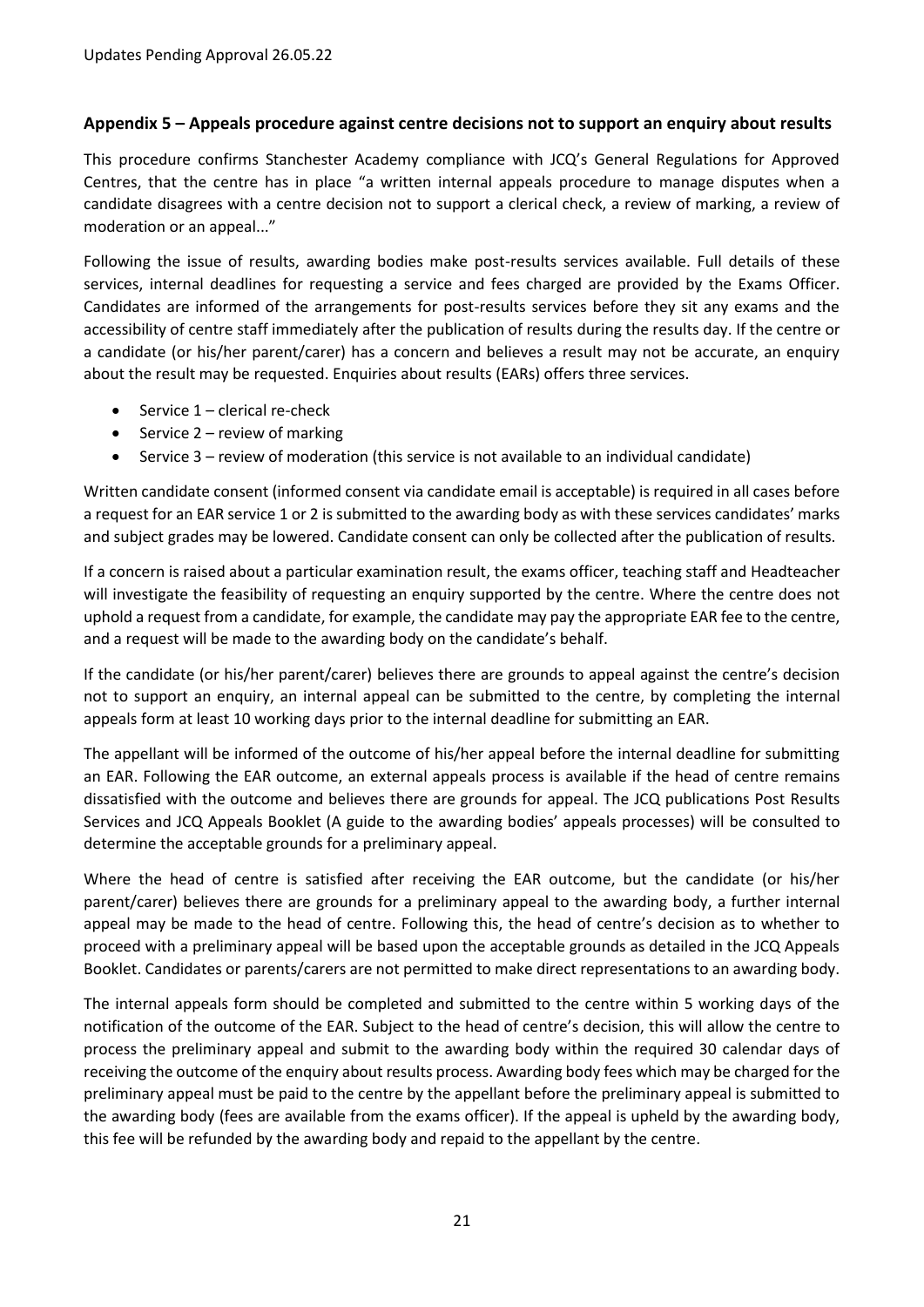# **Internal Appeals Form**

This form should be completed in all cases to lodge an appeal. Please tick to indicate what the appeal is against:



- **Internally assessed marks**
- **The centre decision not to support an enquiry about results**

**The outcome of an enquiry about results**

| Name of appellant                        |                                                                                                                                                                                                                                      | <b>Candidate name</b> |                                |
|------------------------------------------|--------------------------------------------------------------------------------------------------------------------------------------------------------------------------------------------------------------------------------------|-----------------------|--------------------------------|
| <b>Awarding body</b>                     |                                                                                                                                                                                                                                      | Exam paper code       |                                |
| <b>Subject</b>                           |                                                                                                                                                                                                                                      | Exam paper title      |                                |
|                                          | Please state the grounds for your appeal below:                                                                                                                                                                                      |                       |                                |
|                                          |                                                                                                                                                                                                                                      |                       |                                |
|                                          |                                                                                                                                                                                                                                      |                       |                                |
|                                          |                                                                                                                                                                                                                                      |                       |                                |
|                                          |                                                                                                                                                                                                                                      |                       |                                |
|                                          |                                                                                                                                                                                                                                      |                       | Continue overleaf if necessary |
|                                          |                                                                                                                                                                                                                                      |                       |                                |
| Appeal against internally assessed marks |                                                                                                                                                                                                                                      |                       |                                |
| <b>Appellant declaration</b>             | By signing here, I am confirming I understand the purpose of the appeal will be to decide whether the process used                                                                                                                   |                       |                                |
|                                          | for the internal assessment conformed to the published requirements of the awarding body's specification and subject-                                                                                                                |                       |                                |
|                                          | specific associated documents. I also understand the appeal may only be made against the assessment process not                                                                                                                      |                       |                                |
|                                          | against the mark to be submitted by the centre for moderation by the awarding body.                                                                                                                                                  |                       |                                |
| Signature:                               |                                                                                                                                                                                                                                      | Date of signature:    |                                |
| <b>Appellant declaration</b>             | Appeal against the centre decision not to support an enquiry about results                                                                                                                                                           |                       |                                |
|                                          | By signing here, I am confirming I feel there are grounds to appeal against the centre's decision.                                                                                                                                   |                       |                                |
| Signature:                               |                                                                                                                                                                                                                                      | Date of signature:    |                                |
|                                          | Appeal against the outcome of an enquiry about results                                                                                                                                                                               |                       |                                |
| <b>Appellant declaration</b>             |                                                                                                                                                                                                                                      |                       |                                |
|                                          | By signing here, I am confirming I understand that the grounds for my appeal must relate to the awarding body's                                                                                                                      |                       |                                |
|                                          | procedures or the application of the post-result service procedures. I also understand that appeals do not generally                                                                                                                 |                       |                                |
|                                          | involve further reviews of marking candidates' work. I also confirm that I will pay in advance any fees which may be<br>charged by the awarding body for the appeal. I understand this fee will be refunded if the appeal is upheld. |                       |                                |
| Signature:                               |                                                                                                                                                                                                                                      | Date of signature:    |                                |

The appellant declaration against the relevant appeal must be signed, dated, and returned to the EO, on behalf of the head of centre, to the timescale indicated in the internal appeals procedure.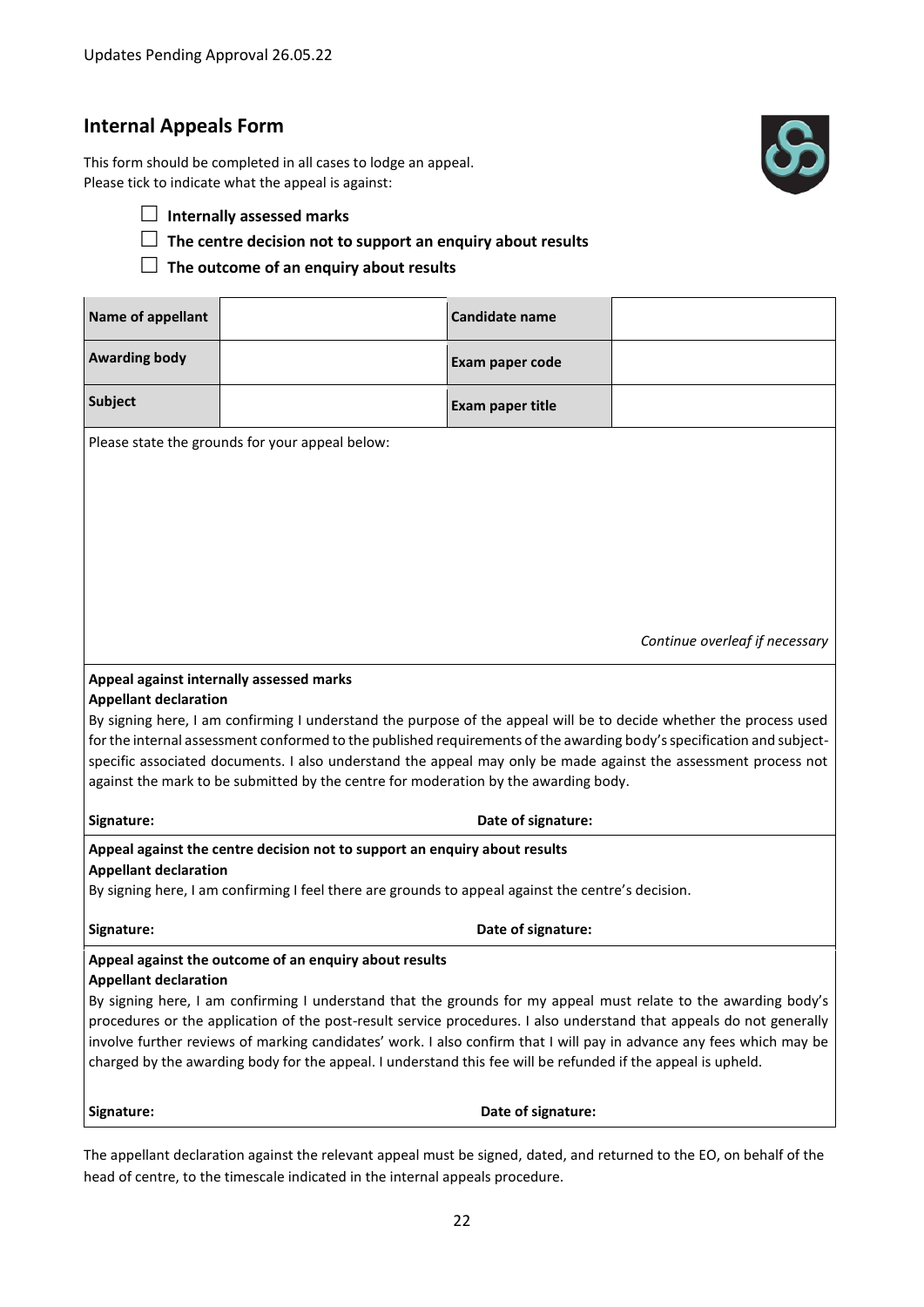# **Appendix 6 – Retention of Records**

| Record type                                    | Record(s) description<br>(Where required)                                                                                                                | Retention<br>information/period                                                                                                                                                                                                                                                                                                                                        | Action at end of retention<br>period (Method of<br>disposal) |
|------------------------------------------------|----------------------------------------------------------------------------------------------------------------------------------------------------------|------------------------------------------------------------------------------------------------------------------------------------------------------------------------------------------------------------------------------------------------------------------------------------------------------------------------------------------------------------------------|--------------------------------------------------------------|
| Access<br>arrangements<br>information          | Any hard copy<br>information kept by the<br>Exams Officer (EO)<br>relating to an access<br>arrangement candidate.                                        | To be returned to SENCo<br>as records owner at end<br>of the candidate's final<br>exam series                                                                                                                                                                                                                                                                          | As per SEN files                                             |
| Alternative site<br>arrangements               | Any hard copy<br>information generated on<br>an alternative site<br>arrangement.<br>Notifications submitted<br>online via CAP.                           | To be retained until the<br>closure of the affected<br>examination series.                                                                                                                                                                                                                                                                                             | Confidential waste                                           |
| Attendance<br>registers copies                 | Any register completed in<br>the examination room,<br>any seating plans and any<br>registers completed<br>during the dispatch of<br>examination scripts. | Keep signed records of<br>the seating plan, the<br>invigilation arrangements,<br>and the centre's copies of<br>the attendance registers<br>for each examination until<br>the deadline for reviews<br>of marking has passed or<br>until any appeal,<br>malpractice or other<br>results enquiry has been<br>completed, whichever is<br>later, for awarding<br>reference. | Confidential waste                                           |
| Awarding body<br>administrative<br>information | Any hard copy<br>publications provided by<br>awarding bodies.                                                                                            | To be retained until the<br>current academic year<br>update is provided.                                                                                                                                                                                                                                                                                               | Recycling                                                    |
| Candidates'<br>scripts                         | Any unwanted copies of<br>scripts returned to the<br>centre through the Access<br>to Scripts (ATS) service.                                              | To be retained securely<br>until the awarding body's<br>earliest date for<br>confidential disposal of<br>unwanted scripts.                                                                                                                                                                                                                                             | Confidential disposal                                        |
|                                                |                                                                                                                                                          | Where teachers have<br>used copies of candidates'<br>scripts for teaching and<br>learning purposes but no<br>longer wish to retain<br>them, they must ensure<br>that the scripts are                                                                                                                                                                                   |                                                              |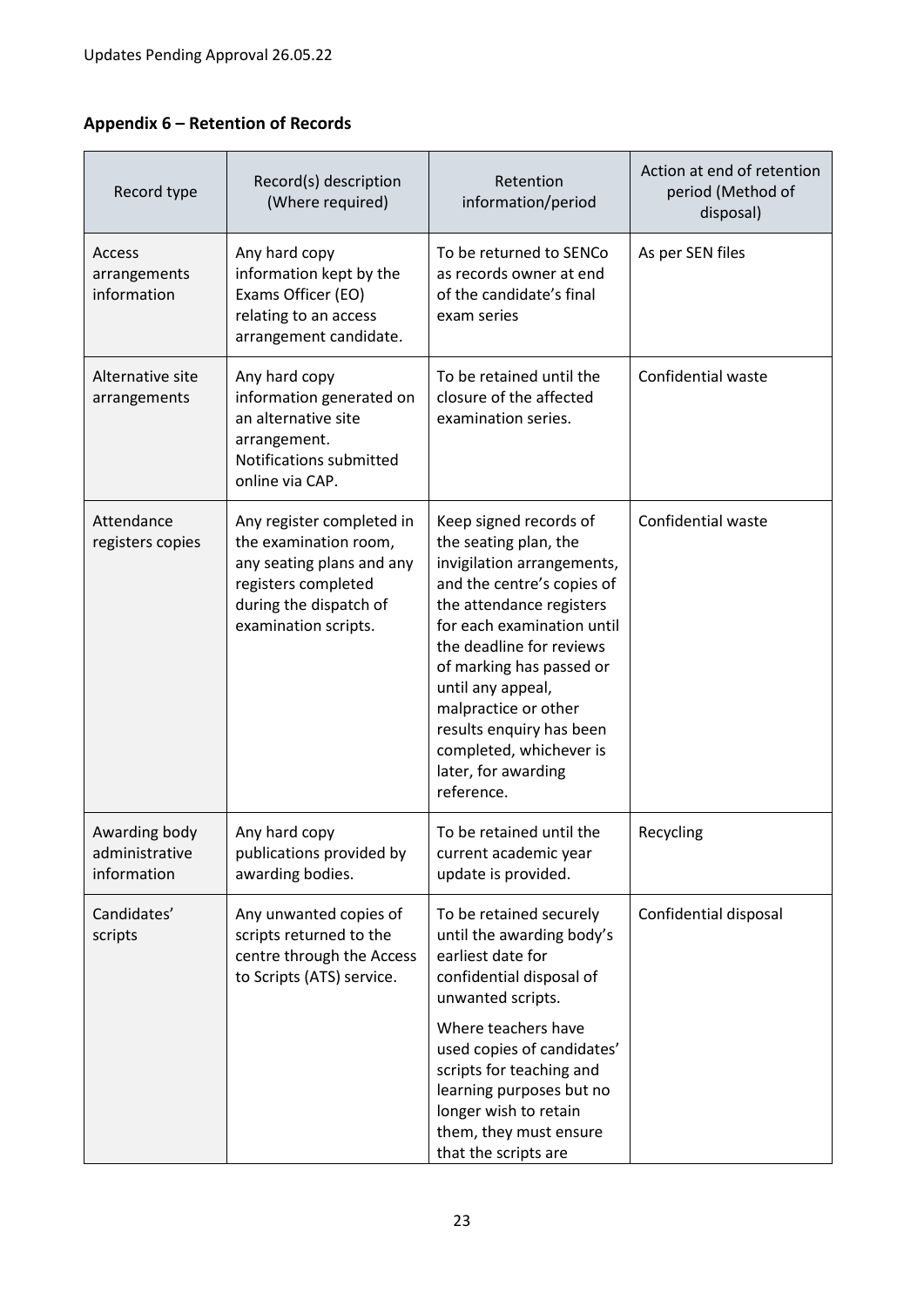| Record type                                                                         | Record(s) description<br>(Where required)                                                                                              | Retention<br>information/period                                                                                                                                                                                                                          | Action at end of retention<br>period (Method of<br>disposal) |
|-------------------------------------------------------------------------------------|----------------------------------------------------------------------------------------------------------------------------------------|----------------------------------------------------------------------------------------------------------------------------------------------------------------------------------------------------------------------------------------------------------|--------------------------------------------------------------|
|                                                                                     |                                                                                                                                        | disposed of in a<br>confidential manner.                                                                                                                                                                                                                 |                                                              |
| Candidates' work                                                                    | Non-examination<br>assessment work returned<br>to the centre by the<br>awarding body at the end<br>of the moderation period.           | To be logged on return to<br>the centre and<br>immediately returned to<br>subject staff as records<br>owner.<br>To be stored safely and                                                                                                                  | Returned to candidates or<br>confidential waste              |
|                                                                                     |                                                                                                                                        | securely along with work<br>that did not form part of<br>the moderation sample<br>(including materials<br>stored electronically) until<br>the end of the<br>examination series.                                                                          |                                                              |
| Certificates                                                                        | Candidate certificates<br>issued by awarding<br>bodies.                                                                                | Retain all unclaimed<br>certificates under secure<br>conditions for a minimum<br>of 12 months from the<br>date of issue. However,<br>candidates should be<br>informed that some<br>awarding bodies do not<br>offer a replacement<br>certificate service. | Confidential waste                                           |
| Certificate<br>destruction<br>information                                           | A record of unclaimed<br>certificates that have<br>been destroyed.                                                                     | A record of certificates<br>that have been destroyed<br>should be retained for<br>four years from their date<br>of destruction.                                                                                                                          | Confidential waste                                           |
| Certificate issue<br>information                                                    | A record of certificates<br>that have been issued.                                                                                     | A record should be kept of<br>the certificates that are<br>issued and signatures<br>sought from candidates<br>on collection. This should<br>be retained for four years<br>from date of issue.                                                            | Confidential waste                                           |
| Confidential<br>materials: initial<br>point of delivery<br>logs, receipt,<br>secure | Logs recording awarding<br>body confidential exam<br>materials received by an<br>authorised member of<br>staff at the initial point of | Records should be<br>retained for the duration<br>of the examination series.                                                                                                                                                                             | Confidential waste                                           |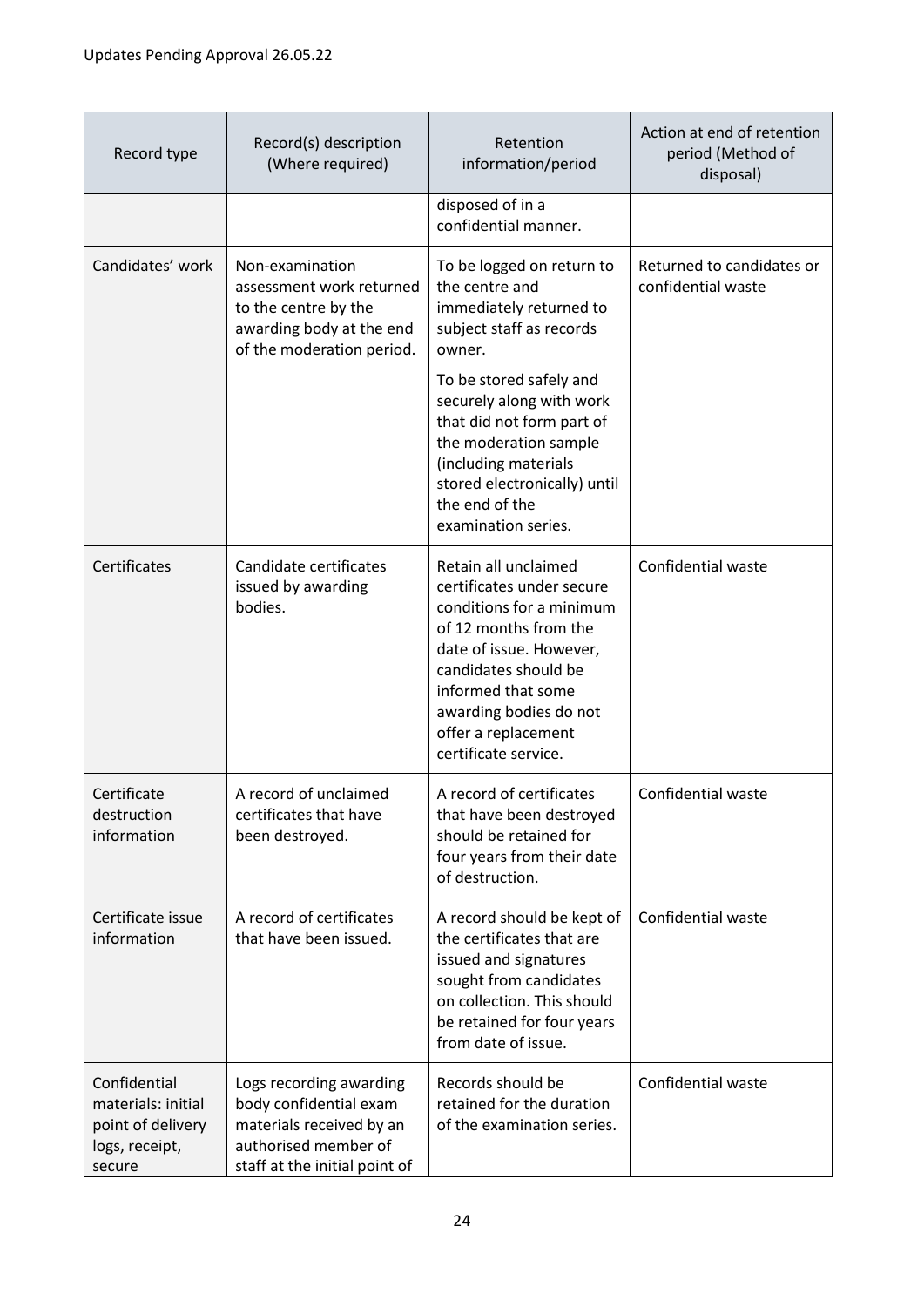| Record type                                                 | Record(s) description<br>(Where required)                                                                                                                                                                                                                  | Retention<br>information/period                                                                                                                                                                             | Action at end of retention<br>period (Method of<br>disposal) |
|-------------------------------------------------------------|------------------------------------------------------------------------------------------------------------------------------------------------------------------------------------------------------------------------------------------------------------|-------------------------------------------------------------------------------------------------------------------------------------------------------------------------------------------------------------|--------------------------------------------------------------|
| movement, and<br>secure storage<br>logs                     | delivery and the secure<br>movement of packages by<br>an authorised member of<br>staff to the secure room<br>for transferal to the<br>centre's secure storage<br>facility.                                                                                 |                                                                                                                                                                                                             |                                                              |
| Conflicts of<br>Interest records                            | Records demonstrating<br>the management of<br>Conflicts of Interest which<br>may be inspected by a JCQ<br>Centre Inspector and/or<br>awarding body staff. They<br>might be requested in the<br>event of concerns being<br>reported to an awarding<br>body. | The records must be<br>retained until the<br>deadline for reviews of<br>marking has passed or<br>until any appeal,<br>malpractice or other<br>results enquiry has been<br>completed, whichever is<br>later. | Confidential waste                                           |
| Dispatch logs                                               | Proof of dispatch of exam<br>script packages to<br>awarding body examiners<br>covered by the DfE<br><b>(Standards &amp; Testing</b><br><b>Agency) yellow label</b><br>service                                                                              | Records should be<br>retained for the duration<br>of the examination series.                                                                                                                                | Confidential waste                                           |
| Entry information                                           | Any hard copy<br>information relating to<br>candidates' entries.                                                                                                                                                                                           | Records should be<br>retained for the duration<br>of the examination series.                                                                                                                                | Confidential waste                                           |
| Exam question<br>papers                                     | Question papers for<br>timetabled written exams.                                                                                                                                                                                                           | Retained in secure storage<br>until after the published<br>finishing time of the<br>examination and then<br>released for teaching and<br>learning purposes.                                                 | Issued to subject staff                                      |
| Exam room<br>checklists and<br>invigilation<br>arrangements | Checklists confirming<br>exam room conditions<br>and invigilation<br>arrangements for each<br>exam session.                                                                                                                                                | Records should be<br>retained for the duration<br>of the examination series.                                                                                                                                | Confidential waste                                           |
| Exam room<br>incident logs                                  | Logs recording any<br>incidents or irregularities                                                                                                                                                                                                          | The records must be<br>retained until the<br>deadline for reviews of<br>marking has passed or                                                                                                               | Confidential waste                                           |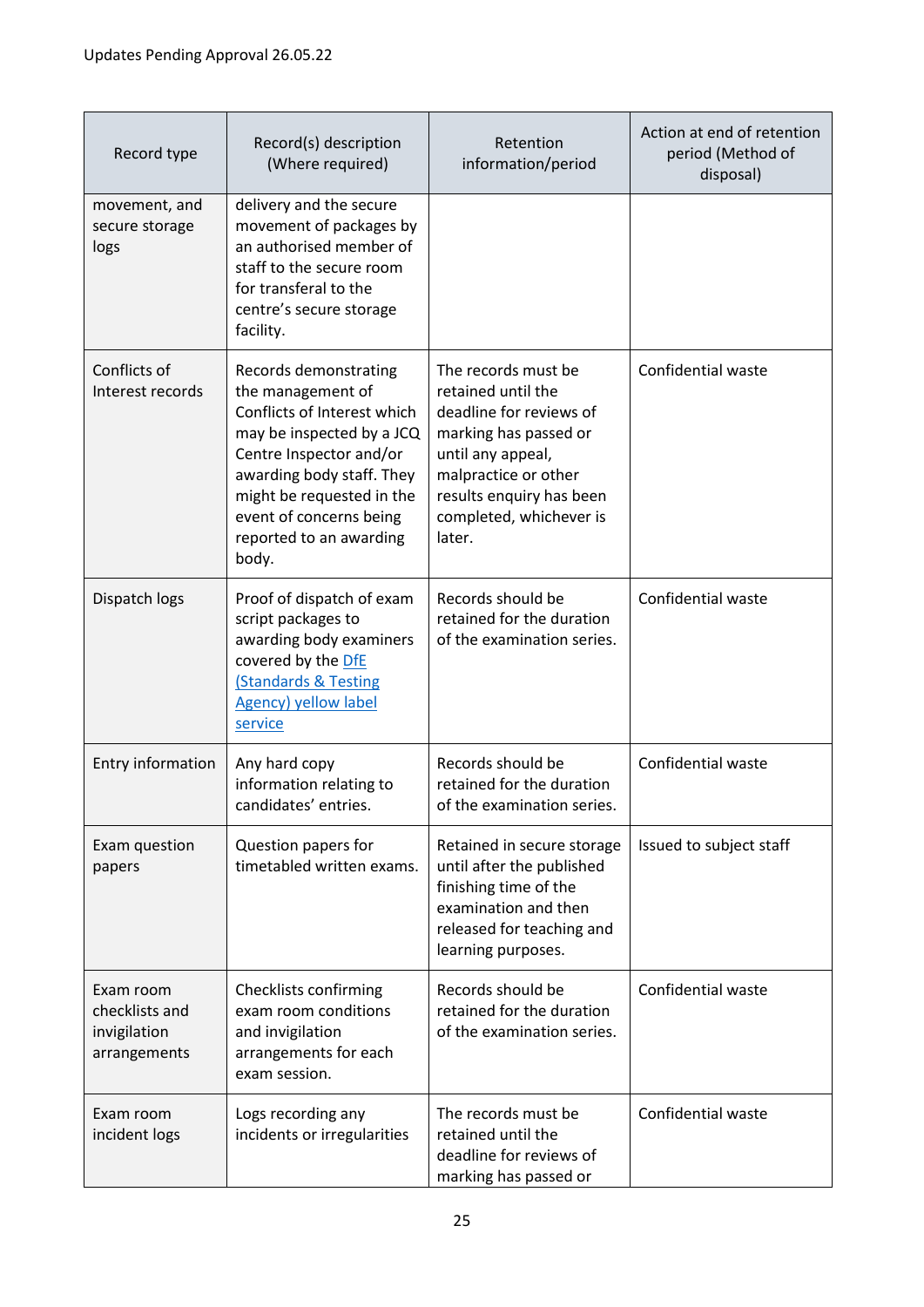| Record type                                        | Record(s) description<br>(Where required)                                                                                                                                                                         | Retention<br>information/period                                                                                                                                                                                            | Action at end of retention<br>period (Method of<br>disposal) |
|----------------------------------------------------|-------------------------------------------------------------------------------------------------------------------------------------------------------------------------------------------------------------------|----------------------------------------------------------------------------------------------------------------------------------------------------------------------------------------------------------------------------|--------------------------------------------------------------|
|                                                    | in exam rooms for each<br>exam session.                                                                                                                                                                           | until any appeal,<br>malpractice or other<br>results enquiry has been<br>completed, whichever is<br>later.                                                                                                                 |                                                              |
| Finance<br>information                             | Copy invoices for exams-<br>related fees.                                                                                                                                                                         | To be returned to Finance<br>department as records<br>owner at the end of the<br>academic year.                                                                                                                            | As per finance files                                         |
| Invigilator and<br>facilitator training<br>records | A record of the content of<br>the training given to<br>invigilators and those<br>facilitating an access<br>arrangement for a<br>candidate under<br>examination conditions<br>must be available for<br>inspection. | Retained on file until the<br>deadline for reviews of<br>marking has passed or<br>until any appeal,<br>malpractice or other<br>results enquiry has been<br>completed, whichever is<br>later.                               | Confidential waste                                           |
| Moderator<br>reports                               | Moderator reports                                                                                                                                                                                                 | To be immediately<br>provided to head of<br>department as records<br>owner (where printed<br>from electronic copy).                                                                                                        | Confidential waste                                           |
| Moderation<br>returns logs                         | Logs recording the return<br>of candidates' work to the<br>centre by the awarding<br>body at the end of the<br>moderation period                                                                                  | Retained until the end of<br>the moderation or until<br>the deadline for reviews<br>of marking has passed or<br>until any appeal,<br>malpractice or other<br>results enquiry has been<br>completed, whichever is<br>later. | Confidential waste                                           |
| Overnight<br>supervision<br>information            | Any hard copy<br>information relating to<br>overnight supervision<br>arrangements. Reports<br>submitted online via CAP.                                                                                           | Retained and available for<br>inspection until the<br>deadline for reviews of<br>marking has passed or<br>until any appeal,<br>malpractice or other<br>results enquiry has been<br>completed, whichever is<br>later.       | Confidential waste                                           |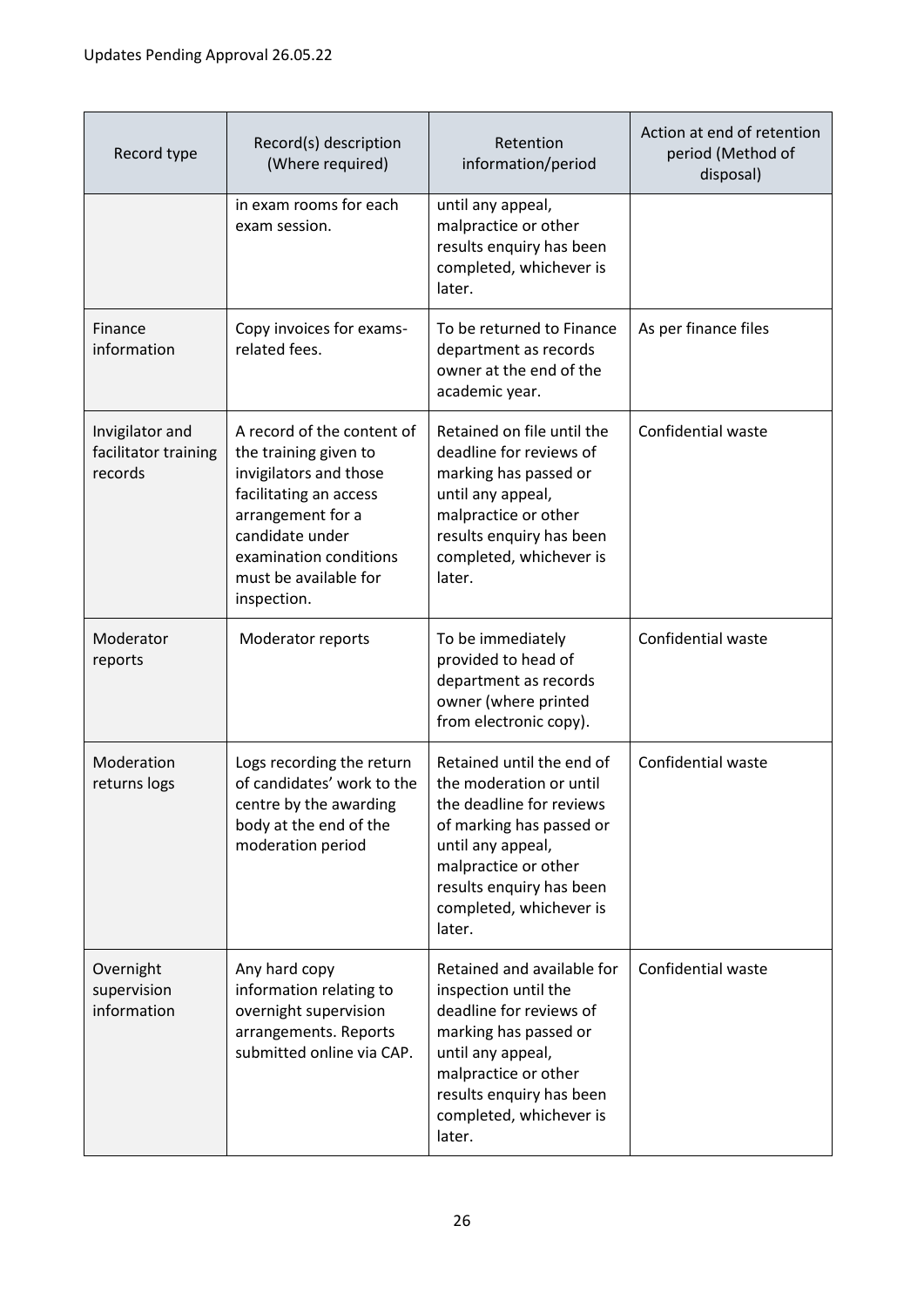| Record type                                                                         | Record(s) description<br>(Where required)                                                                         | Retention<br>information/period                                                                                                                                                                                                                                                                               | Action at end of retention<br>period (Method of<br>disposal) |
|-------------------------------------------------------------------------------------|-------------------------------------------------------------------------------------------------------------------|---------------------------------------------------------------------------------------------------------------------------------------------------------------------------------------------------------------------------------------------------------------------------------------------------------------|--------------------------------------------------------------|
| Post-results<br>services:<br>confirmation of<br>candidate<br>consent<br>information | Hard copy or email record<br>of required candidate<br>consent                                                     | Consent forms or e-mails<br>from candidates must be<br>retained by the centre<br>and kept for at least six<br>months following the<br>outcome of the clerical re-<br>check or review of<br>marking or any<br>subsequent appeal. The<br>awarding bodies reserve<br>the right to inspect such<br>documentation. | Confidential waste                                           |
| Private candidate<br>information                                                    | Any hard copy<br>information relating to<br>private candidates'<br>entries.                                       | Retained on file until the<br>deadline for reviews of<br>marking has passed or<br>until any appeal,<br>malpractice or other<br>results enquiry has been<br>completed, whichever is<br>later.                                                                                                                  | Confidential waste                                           |
| Proof of postage<br>- candidates'<br>work                                           | Proof of postage of<br>sample of candidates'<br>work submitted to<br>awarding body<br>moderators.                 | Must obtain proof of<br>postage/despatch for<br>each packet of scripts,<br>which must be retained<br>on the centre's files until<br>the results are published,<br>in case of loss or damage.                                                                                                                  | Confidential waste                                           |
| Resolving<br>timetable clashes<br>information                                       | Any hard copy<br>information relating to<br>the resolution of a<br>candidate's clash of<br>timetabled exam papers | Retained on file until the<br>deadline for reviews of<br>marking has passed or<br>until any appeal,<br>malpractice or other<br>results enquiry has been<br>completed, whichever is<br>later.                                                                                                                  | Confidential waste                                           |
| <b>Results</b><br>information                                                       | <b>Broadsheets of results</b><br>summarising candidate<br>final grades by subject by<br>exam series.              | Records for current year<br>plus previous 6 years to<br>be retained as a<br>minimum.                                                                                                                                                                                                                          | Confidential waste                                           |
| Special<br>consideration<br>information                                             | Any hard copy<br>information relating to a<br>special consideration                                               | All applications must be<br>supported by signed<br>evidence produced by a                                                                                                                                                                                                                                     | Confidential waste                                           |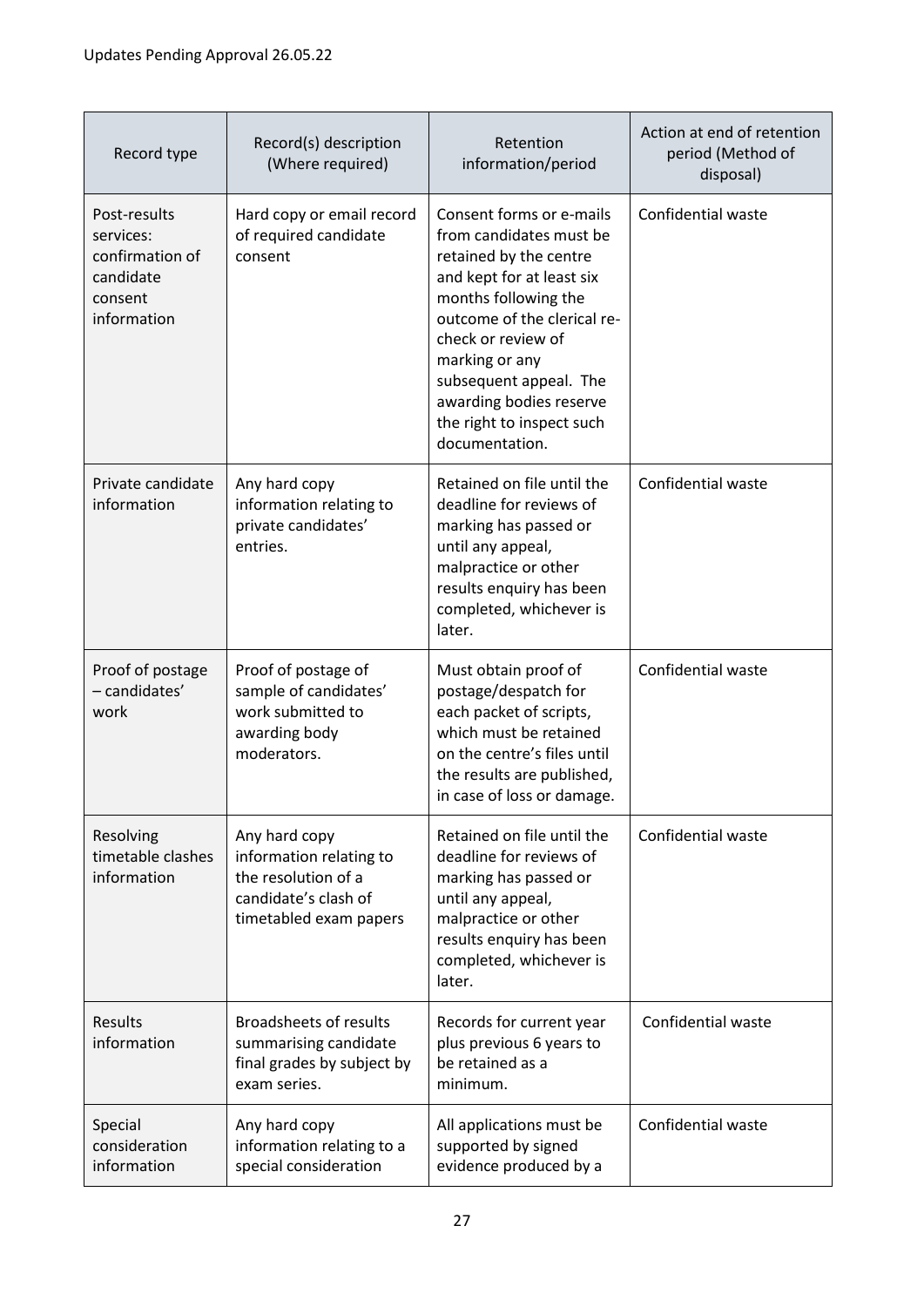| Record type                                  | Record(s) description<br>(Where required)                                                                                                                                                          | Retention<br>information/period                                                                                                                                                              | Action at end of retention<br>period (Method of<br>disposal) |
|----------------------------------------------|----------------------------------------------------------------------------------------------------------------------------------------------------------------------------------------------------|----------------------------------------------------------------------------------------------------------------------------------------------------------------------------------------------|--------------------------------------------------------------|
|                                              | application which has<br>been submitted to an<br>awarding body for a<br>candidate and signed<br>evidence produced by a<br>senior leader in support of<br>the application.                          | member of the senior<br>leadership team. The<br>centre must retain this<br>evidence until after the<br>publication of results.                                                               |                                                              |
| Suspected<br>malpractice<br>reports/outcomes | Any hard copy<br>information relating to a<br>suspected or actual<br>malpractice<br>investigation/report<br>submitted to an awarding<br>body and outcome<br>information from the<br>awarding body. | Retained on file until the<br>deadline for reviews of<br>marking has passed or<br>until any appeal,<br>malpractice or other<br>results enquiry has been<br>completed, whichever is<br>later. | Confidential waste                                           |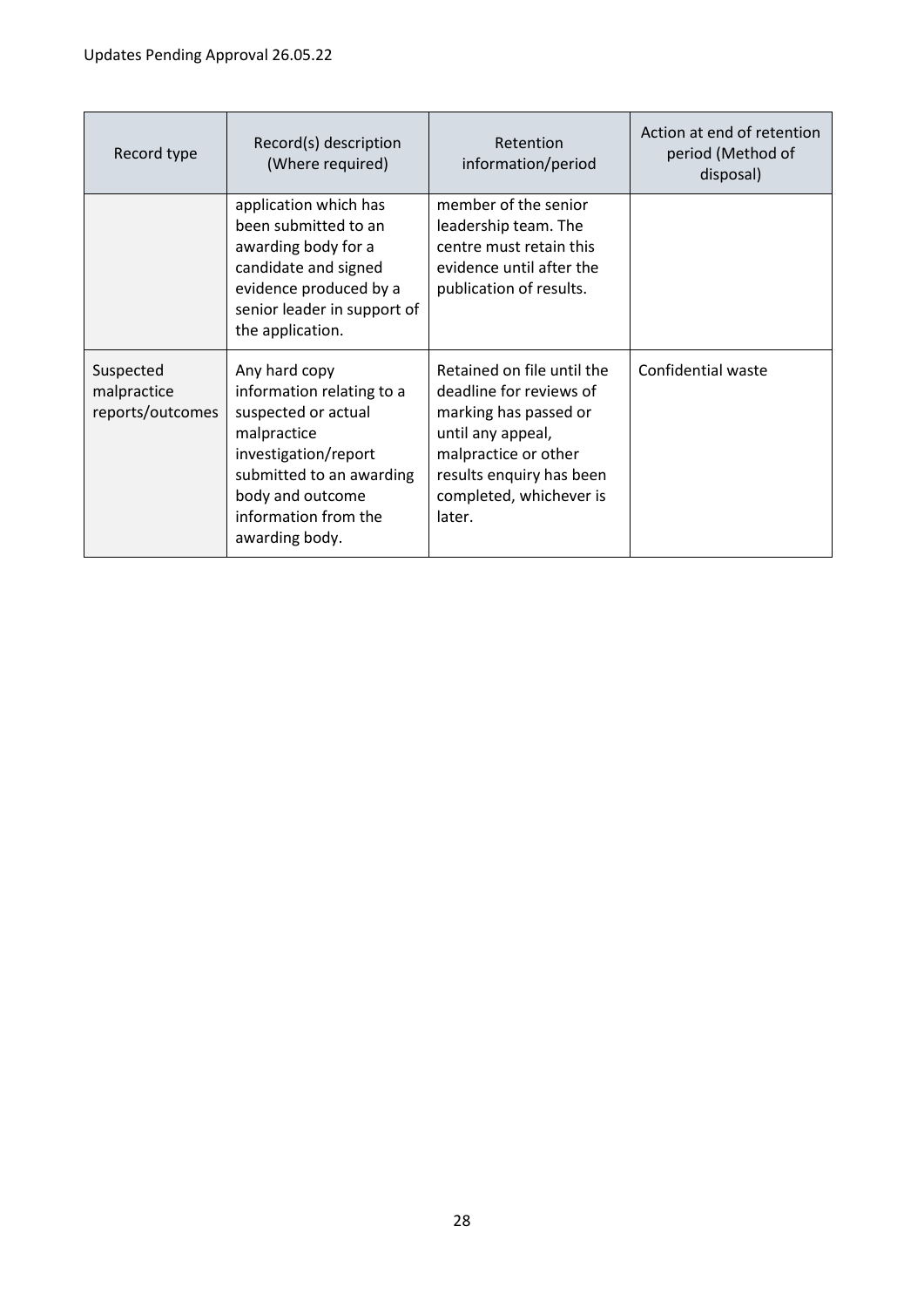# **Appendix 7 – Contingency Planning Overview**

| <b>Risk</b>               | <b>Early warning</b>   | <b>Control to prevent</b>                    | <b>Control to resolve</b>                          | <b>Key Person</b>                 |
|---------------------------|------------------------|----------------------------------------------|----------------------------------------------------|-----------------------------------|
| <b>Bad weather</b>        | Weather report         | Possible delay to start of exam<br>$\bullet$ | Delayed start<br>$\bullet$                         | <b>Exams Officer</b><br>$\bullet$ |
|                           |                        |                                              | Contact awarding body<br>$\bullet$                 | Headteacher                       |
|                           |                        |                                              | Isolation of candidates if late<br>$\bullet$       | <b>DHT</b><br>$\bullet$           |
|                           |                        |                                              | Hold staggered sessions<br>$\bullet$               |                                   |
|                           |                        |                                              | Special consideration<br>$\bullet$                 |                                   |
| <b>Transport problems</b> | Weather/traffic report | Possible delay to start of exam<br>$\bullet$ | Delayed start<br>$\bullet$                         | <b>Exams Officer</b><br>$\bullet$ |
|                           |                        |                                              | Contact awarding body<br>$\bullet$                 | Headteacher<br>$\bullet$          |
|                           |                        |                                              | Isolation of candidates if late                    | <b>DHT</b><br>$\bullet$           |
|                           |                        |                                              | Hold staggered sessions<br>$\bullet$               |                                   |
|                           |                        |                                              | Special consideration<br>$\bullet$                 |                                   |
| Invigilator does not      | Phone call             | Invigilator timetables<br>$\bullet$          | Reserve invigilators on call<br>$\bullet$          | <b>Exams Officer</b><br>$\bullet$ |
| turn up                   |                        | Signed confirmation of booked<br>$\bullet$   | Supply agency on call                              | <b>DHT</b><br>$\bullet$           |
|                           |                        | dates                                        | Exams Officer to cover if necessary                |                                   |
|                           |                        | Reserve identified<br>$\bullet$              |                                                    |                                   |
| Fire alarm goes off       |                        | Clear fire evacuation<br>$\bullet$           | Ensure invigilators are aware of<br>$\bullet$      | <b>Exams Officer</b><br>$\bullet$ |
|                           |                        | procedure read out to                        | policy and trained                                 | <b>SLT</b><br>$\bullet$           |
|                           |                        | students in exams and                        | SLT to assist in maintaining security<br>$\bullet$ | Site Team manager<br>$\bullet$    |
|                           |                        | displayed                                    | of exam                                            |                                   |
|                           |                        |                                              | Allocate specific area for exams in<br>$\bullet$   |                                   |
|                           |                        |                                              | fire evacuation                                    |                                   |
| Student taken ill         |                        | Invigilators trained on who<br>$\bullet$     | Invigilator aware of policy                        | <b>Exams Officer</b><br>$\bullet$ |
| during exam               |                        | first aiders are                             | First aider on call<br>$\bullet$                   | <b>SLT</b><br>$\bullet$           |
|                           |                        |                                              | Special consideration for students<br>$\bullet$    |                                   |
| Students do not turn      |                        | Student exam timetables<br>$\bullet$         | Register taken before exam starts<br>$\bullet$     | <b>Exams Officer</b><br>$\bullet$ |
| up for exam               |                        | clearly communicated                         | <b>Students contacted</b><br>$\bullet$             | <b>SLT</b><br>$\bullet$           |
|                           |                        | Parent calls for risk students               | Late arrivals collected in reception<br>$\bullet$  | Front Office<br>$\bullet$         |
|                           |                        |                                              | Reserve invigilator used<br>$\bullet$              |                                   |
| Students turn up who      |                        | Ensure entry lists are checked,<br>$\bullet$ | Find a paper and seat student<br>$\bullet$         | <b>Exams Officer</b><br>$\bullet$ |
| are not entered           |                        | signed, and returned for all                 | Amend attendance list and make                     | <b>SLT</b><br>$\bullet$           |
|                           |                        | qualifications                               | entry                                              |                                   |
|                           |                        |                                              | Inform SLT<br>$\bullet$                            |                                   |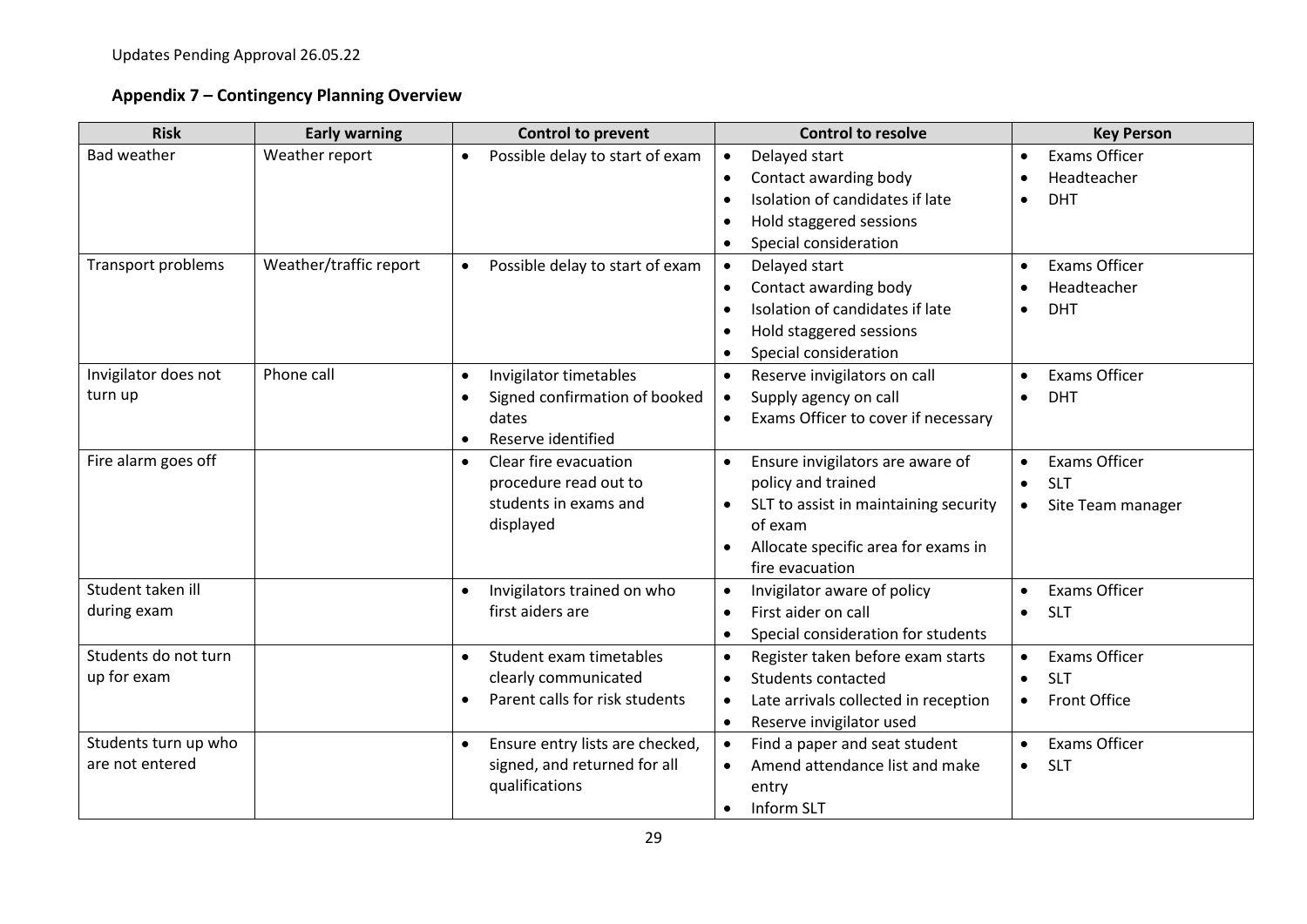| <b>Risk</b>                                   | <b>Early warning</b>                         | <b>Control to prevent</b>                                                                                                                                                                    | <b>Control to resolve</b>                                                                                                                 | <b>Key Person</b>                                                                         |
|-----------------------------------------------|----------------------------------------------|----------------------------------------------------------------------------------------------------------------------------------------------------------------------------------------------|-------------------------------------------------------------------------------------------------------------------------------------------|-------------------------------------------------------------------------------------------|
| Cheating in the room                          | Invigilator reports<br>problem               | Warning to candidates in<br>$\bullet$<br>advance of exams<br>Y11 exams evening to inform<br>$\bullet$<br>parents/students                                                                    | Invigilator aware of policy<br>$\bullet$<br>SLT on-call to deal with malpractice<br>issue<br>Head of Centre informed<br>$\bullet$         | <b>Exams Officer</b><br>$\bullet$<br>Headteacher<br>$\bullet$                             |
| Disruption in the room                        | Invigilator reports<br>problem               | Warn candidates<br>$\bullet$<br>Inform Exams Officer about<br>$\bullet$<br>the problem                                                                                                       | Invigilator aware of policy<br>SLT on-call to deal with malpractice<br>issues<br>Head of Centre informed<br>$\bullet$<br>Parents informed | <b>Exams Officer</b><br>$\bullet$<br>Invigilators<br>$\bullet$<br><b>SLT</b><br>$\bullet$ |
| Late arrivals                                 | Phone call or arrives late                   | Candidates receive exam<br>$\bullet$<br>timetable<br>Parents receive timetable<br>$\bullet$<br>Timetables shared online<br>$\bullet$<br>Parent calls for risk students<br>$\bullet$          | Invigilator aware of policy<br>$\bullet$<br>Complete late arrivals form<br>Register early and phone call home                             | <b>Exams Officer</b><br><b>SLT</b><br>$\bullet$<br>Front Office<br>$\bullet$              |
| Exams Officer does<br>not turn up             | Phone call                                   | Regular meetings with Deputy<br>$\bullet$<br>Headteacher<br>Plans left securely in exams<br>$\bullet$<br>office for following day<br>Lead Invigilator to take over<br>$\bullet$<br>key tasks | Seating plans for each day in secure<br>$\bullet$<br>area of exams officer<br>DHT/Lead Invigilator to take charge<br>Reserve invigilators | <b>Exams Officer</b><br>$\bullet$<br>DHT/Headteacher                                      |
| Exam room flooded or<br>unusable              | Check room or invigilator<br>reports problem | Regular premises checks by<br>site team in hour before<br>examinations                                                                                                                       | Find alternative accommodation<br>$\bullet$<br>(Academy Sports Hall)<br>Special consideration<br>$\bullet$                                | <b>Exams Officer</b><br>$\bullet$<br>Site Team manager<br><b>DHT</b><br>$\bullet$         |
| <b>Exams Officer</b><br>leaves/long term sick | <b>Notification from Exams</b><br>Officer    | Regular meeting with Deputy<br>Headteacher                                                                                                                                                   | SLT to have back-up policy<br>$\bullet$                                                                                                   | <b>DHT</b><br>$\bullet$                                                                   |
| Wrong entry made -<br>incorrect paper         |                                              | Regular checking of entry<br>$\bullet$<br>sheets, signed and dated                                                                                                                           | Contact awarding body for copy of<br>paper if necessary<br>Provide exam paper, seat, and<br>amend entry                                   | <b>Exams Officer</b><br>$\bullet$<br>Invigilators                                         |
| Damage to office                              |                                              | Regular premises checks<br>$\bullet$<br>Secure locked<br>$\bullet$<br>Control of keys to office                                                                                              | Need awarding body handbooks,<br>new equipment, phone line and<br>office space                                                            | <b>Exams Officer</b><br>Site Team manager<br>$\bullet$                                    |